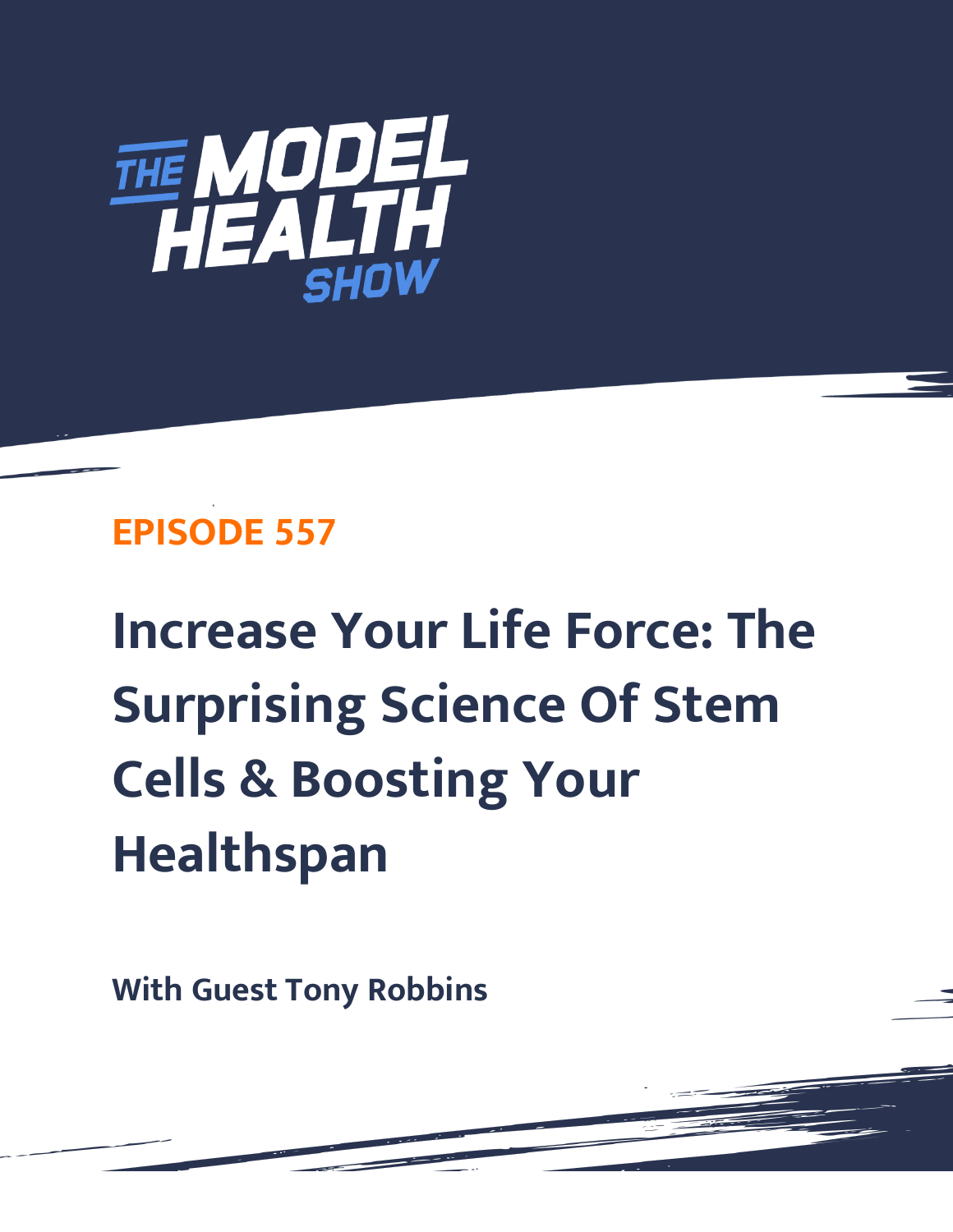# **You are now listening to The Model Health Show with Shawn Stevenson. For more, visit themodelhealthshow.com.**

**SHAWN STEVENSON:** Welcome to The Model Health Show, this is fitness and nutrition expert, Shawn Stevenson, and I'm so grateful for you tuning in with me today. Healthcare is undergoing a dramatic change right now. Contrary to popular belief, there are actually really amazing things that are taking place. Traditionally, we've been experiencing what's known as the standard of care, and I'm a big fan of results, if you know anything about me and looking at where are we actually at right now with healthcare? Well, currently, the United States is now the leader in the world, not just in the world, but in human history, in epidemics of chronic disease. We have the highest rate of obesity ever recorded in human history. Right now, we're knocking on the door of 250 millions of our citizens being overweight or obese.

We're almost at the point where 50% of our citizens are clinically obese. We're knocking on that door, and I believe, and I know that you share this with me, that we can turn this ship around. But first of all, we've got to acknowledge what got us in this place to begin with. 60% of our citizens have some degree of heart disease right now. It is the number one killer every single year. And one of the other things that's running parallel with heart disease and obesity is diabetes. And right now, 130 millions of our citizens are now type 2 diabetic or pre-diabetic. Now, this is one of those conditions where we're looking at a standard of care, right? So, we have this degree of insulin resistance taking place in the body. What is insulin-resistant? It's where the body is producing vast amounts of insulin still, but the signaling is off. The sensitivity of the cells to actually acknowledge insulin's presence is getting turned down, alright? So, there's a down regulation of the receptor sites for insulin.

It's basically like getting a bunch of spam, and now it's getting sent to the junk box. It's like, I don't even acknowledge you, why are you coming around here spamming me with this insulin? And so, what we want to do is, get insulin whitelisted again. But part of the issue has been our standard of care. We see the insulin resistance taking place and then to potentially save someone's life, put them on metformin. We put them on synthetic insulin and say, if... Since insulin sensitivity, since your body is not acknowledging it, we're just going to pump more in there and get it to acknowledge whatever it can. And this is treating symptoms rather than underlying causes. And part of the issue, and this is at the heart of today's episode, is that it's putting you in the box of every single person who's ever had this condition. You are from the same deal, you're the exact same person.

Now, I might be over-exaggerating just a little bit, but in truth, the way that we're treated in conventional medicine, it's as if we are the same person. Your diabetes is the exact same as someone else's diabetes. Your heart disease is the exact same as someone else's heart disease, [and this is how people are treated. Now, the reality is very, very different from that, because](https://themodelhealthshow.com/tony-robbins/) 

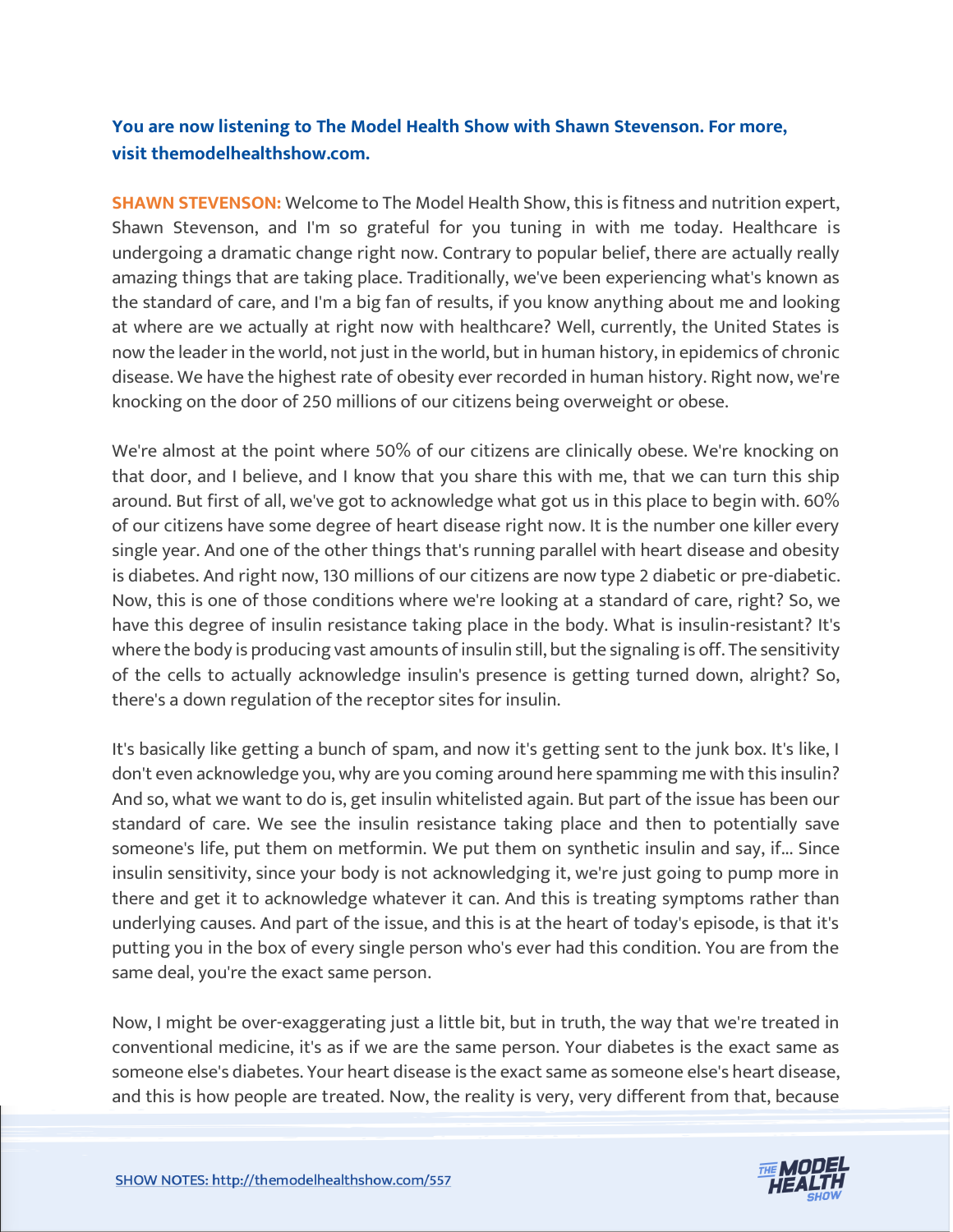the truth is, no two people on planet Earth that's ever been or ever will be, has the exact same diabetes. Their cells, the cellular function, down to their DNA, down to their genes, is dramatically different from every other person. But we have this symptom, that's similar to others, so we put them in this classification of, you have diabetes. Now here's the standard of care, and today we're breaking that whole thing apart, because the standard of care is what has allowed us to get in this position in the first place, where we're treating symptoms, where we're treating, where we're medicalizing human health and not acknowledging the role that even a disease manifestation, a symptom manifestation is playing in potential healing.

Because here's a little secret, a disease is actually a miraculous expression of the human body. Now, you might be like, what do you mean? How is a disease a miraculous expression of the human body? What on earth... That sounds like crazy pants. Here's what I mean, when the body is expressing insulin resistance, for example, just staying on this example with type 2 diabetes, when the insulin resistance is taking place, it's the body making an intelligent decision to shift the operation systems to keep the person alive and functioning to the best of the ability, with the environmental inputs that have caused the symptom. It is the body transforming itself to keep the person alive. This is the intelligence of the human body, and we all have one. This is the good news, you all, everybody listening has an amazing hyper-intelligent human body that we've relegated and broken down into parts and sections, and outsourcing, medicalizing our bodies, when in truth, we know very little about what is governing all of this stuff, up until this point.

Our knowledge of the human body is expanding rapidly, but as you'll learn today, we're still operating in some very archaic positions about human health that have put us in this position, while simultaneously there are these revolutions taking place. And today's special guest knows a thing or 20 about these revolutions. He is somebody, his superpower, as he'll share with you is access, access to the very best people in their respective fields on planet earth, whether it's in sports performance or whether it's in brain surgery. And compiling all their information together in resource and to be able to share with us, that's why he's had such a big impact in my life, personally. Everywhere from my health to The Model Health Show, you know, being something that is this striving platform and impacting lives of so many, he's had a role to play in this, and me being here today. My relationship... Before we even got started, I showed him a video of my son Braden, when he was just a wee tyke, he was like two, three years old, and he was repeating the audiobook segment that he was listening to from our special guest.

**TONY ROBBINS:** That's awesome.

**SHAWN STEVENSON:** So, you've had a big impact in our lives. He's saying, "All I need is within me now. All I need is within me now." It's positive affirmations, and he's been such a linchpin in our lives, very, very special human being. And I'm grateful to have him on today to help us to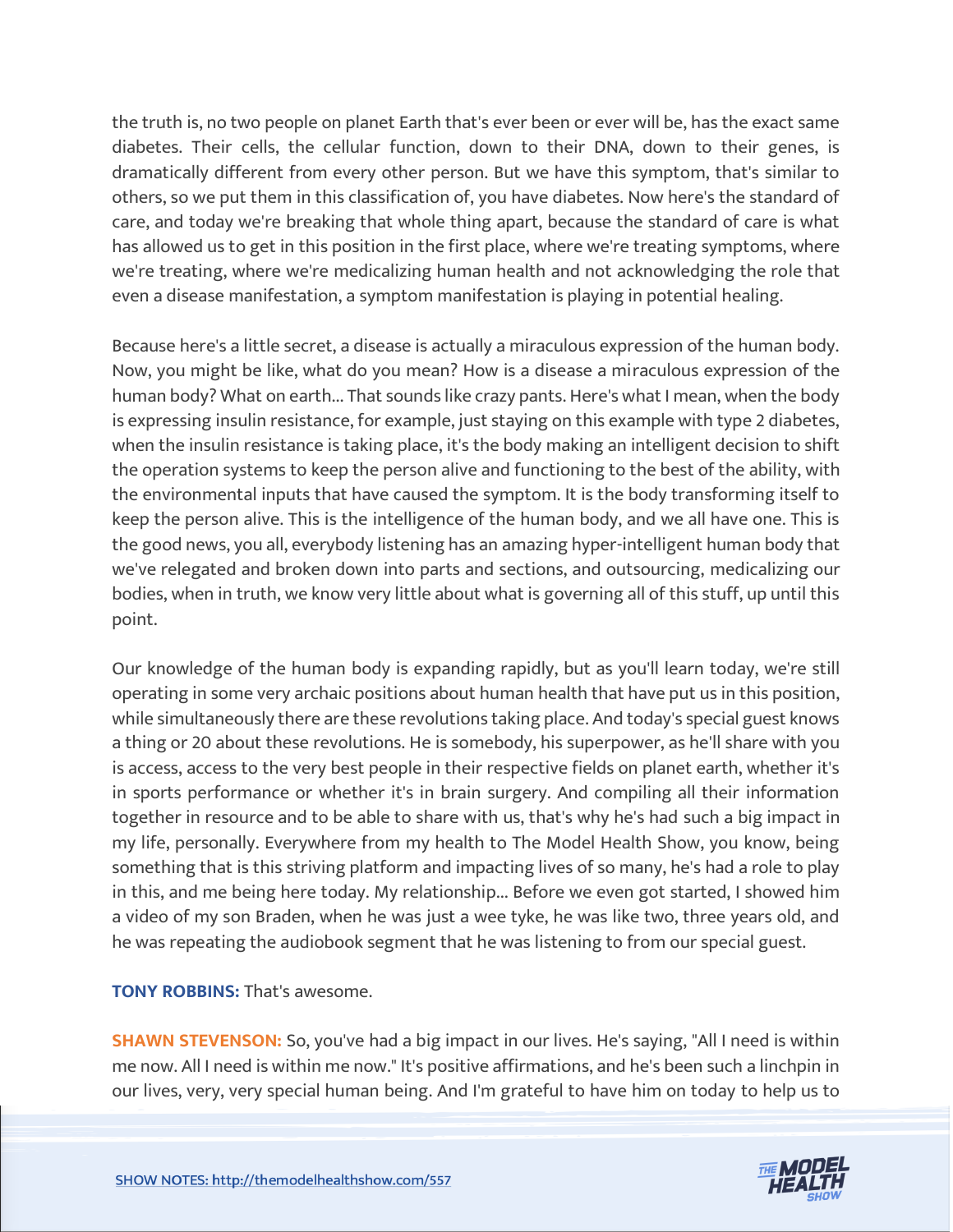really understand that despite the appearances, and all the negativity going on in the world, there's so much beauty happening. And we have the potential to be so much more, than what we've been displaying. But sometimes it's got to get bad enough for us to say enough is enough.

Now it's time to shift our focus and to really step into our greatness. The future of medicine is precision medicine. It's personalized nutrition, it's personalized exercise, and catering things for our unique metabolic fingerprint, that again, is unlike any person who's ever existed in human history, who's around right now, or who will ever come in the future. You are unique. And the same thing holds true with our microbiome. We have a unique microbial fingerprint as well. And the microbiome is one of those leading kind of final frontiers that we're looking at now. And seeing how much this incredible, basically rainforest of microbes, the trillions of microbes that are living in and on our bodies, and all the dynamic ways that they influence our health. From our body fat composition to our cognitive function, to our levels of inflammation. The list goes on and on and on. And one of the things that I like to point people to is, even though we've got this wonderful technology that's unfolding right now, so much is pointing back to what our ancestors were teaching us from the very beginning. Which is to support our microbiome through our nutrition. Now, one of the simple things that we can do to support our microbial health, that's been done for literally thousands of years, is to sip on some tea.

Yes, that simple. Now, you're probably like what kind of tea? Is this any kind of...? Is this Lipton Brisk? That's what I grew up drinking, the sweet tea. I'm not talking about the sweet tea, that'll give you the sugar, the diabetes. I'm talking about real high quality, proven, storied and also clinically proven today through multiple peer review trials, the efficacy of teas, like the one that highlights this really interesting compound called theabrownin. A preview study published in the journal of Nature Communications uncovered that a compound called theabrownin in the traditional fermented tea called Pu-erh, has some remarkable benefits for our microbiome. The research has found that theabrownin positively alters our gut microbiota, that directly reduces something called lipogenesis in the liver, that is the creation of new fat in the liver. Alright, it's pretty remarkable. Another study, this was published in the Journal of Agriculture and Food Chemistry, found that Pu-erh may be able to reverse gut dysbiosis by dramatically reducing ratios of potentially harmful bacteria, and increasing ratios of beneficial bacteria. Now, this tea is obviously incredible, but the sourcing matters today more than ever. Because there are a lot of companies that simply are not doing stuff right, they're not testing for all of the possible toxicants, not just pesticides and herbicides to get the organic label, but toxic molds.

Microplastics, all kinds of stuff that is ending up in people's tea. The only Pu-erh that I recommend is wild harvested, it's using a patented cold extraction technology to actually retain the nutrients we're looking for. Super easy to use, triple toxin screened for one of the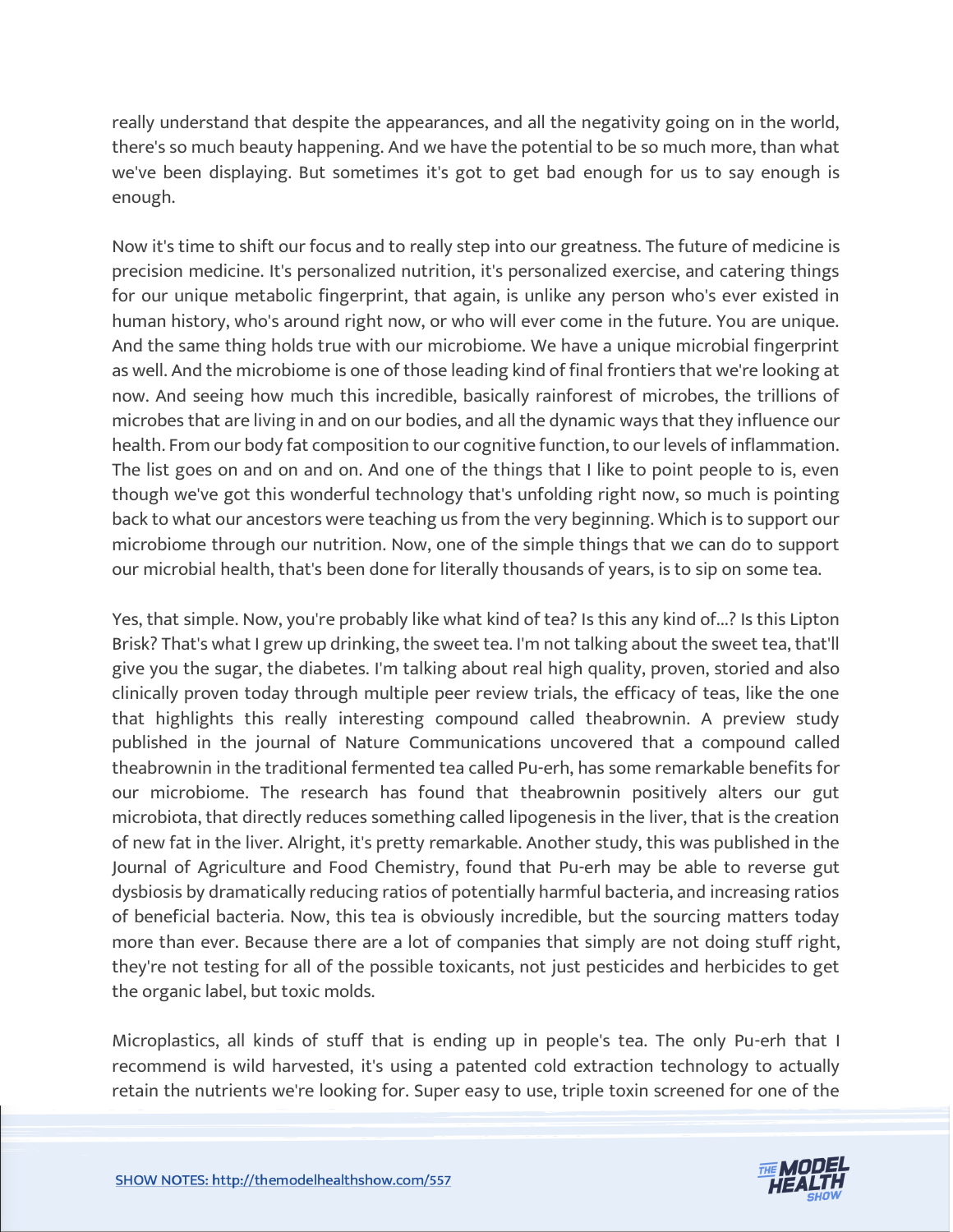highest levels of purity. And I'm talking about Pique Tea. Go to piquetea.com/model and you get an exclusive 10% off discount. Just use the code "model" at checkout, that's P-I-Q-U-E-T-E-A.com/model for an exclusive 10% off discount. They have over 20 delicious award-winning flavors, you're definitely going to find something that you love. Again, I'm a big fan of the Puerh, I love their ginger tea, hibiscus, if you're looking for something pink. Wonderful benefits there as well. So many great teas to choose from. Pop over there, check 'em out, piquetea.com/model. Now let's get to the Apple Podcast review of the week.

**ITUNES REVIEW:** Another five-star review titled "Authentic, Meaningful and Delivered With Love and Respect" by Epiphinemium. "I'm a retired educator, principal of 38 years. And I recognize a gifted teacher when I hear one. My husband and I learned about Shawn when we heard him interviewed on Dr. Mark Hyman's podcast. We immediately looked him up and immersed ourselves in his videos and podcasts. I've gone all the way back to the first one because I don't wanna miss a thing. Our lives have been positively and profoundly impacted by the information he shares. I'm also grateful that he delivers his content with respect and love in these challenging times. It's fresh air and sunlight."

**SHAWN STEVENSON:** Alright, that is absolutely amazing. Thank you so much for the acknowledgement. And listen, if you have to do so, please pop over to Apple Podcasts and leave a review for The Model Health Show, it means so much. And listen, stick around, because this episode is powerful, number one. And number two, we've got some additional insights after the interview is complete. So, buckle up, and let's jump into our special guest and topic of the day.

Our guest today is number one New York Times best-selling author, Tony Robbins. Tony is well noted to be the number one life and business strategist in the world today. With more than four decades of work, he's empowered more than 50 million people worldwide through his business and personal development coaching programs and events. He's consulted with and/or coached some of the world's greatest athletes, entertainers, Fortune 500 CEOs, and 4 US presidents as well. And through his philanthropy and partnership with Feeding America, he's provided more than 800 million meals to people in need and is on track to provide one billion meals by 2025. Now he's here to talk about the health and wellness of our citizens.

Let's jump into this conversation with the one and only Tony Robbins. Alright. It's not often that we get to talk to a living legend, but today we have on the remarkable Tony Robbins. How are you today, Tony?

**TONY ROBBINS:** I'm doing great, Shawn. Thank you very much for the introduction.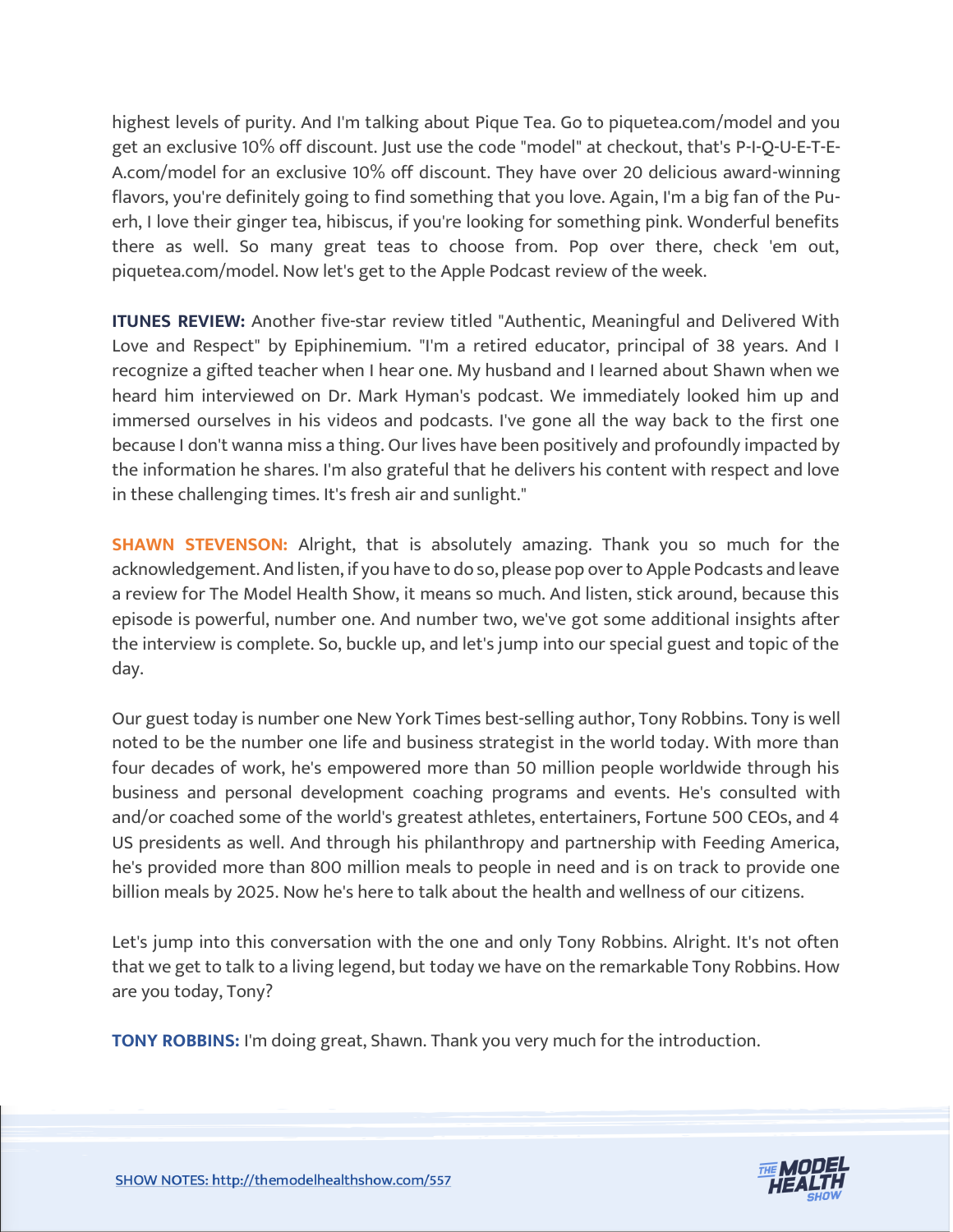**SHAWN STEVENSON:** Hey, you've had a big impact on countless lives, and it... Truly, there isn't a person who walks this planet very often that has such the impact that you've had. And I just want to thank you and acknowledge you for that.

**TONY ROBBINS:** Thank you.

**SHAWN STEVENSON:** And to kick things off, listen, to write a book like this on health and wellness at this specific time in our evolution as a species and as a community, what was it that inspired you to write this book at this time?

**TONY ROBBINS:** Well, I've always been obsessed with what makes the difference in the quality of people's lives. And most people kind of, major and minor things. They don't focus on things that really matter. And of course, you know, 'cause you do it so well, it's the body first, 'cause without that, there's nothing else. Energy and vitality and strength, 'cause that affects the next one what's most important, which is your emotions, whether you feel joy or happiness or frustration or overwhelm, so much of that is related to the body, but also related to the mind. And then there's relationships. The quality of your life, I think, is the quality of your relationships. And then there's your career and, or your business, or hopefully you got a mission of some sort. And then there's money. And then, of course, there is the spiritual side of life.

So, I've always tried to focus in all those areas. And when 2008 came along, I was doing all the things that I was doing, but I really got obsessed with helping people financially, because so much was being abused throughout the system. And I thought, I don't have every talent on Earth, but I have one great talent, which is access. And I coached Paul Tudor Jones for two decades, I know more about finance than most people would ever know. But I wanted it to go beyond that, so I used that as a model. I said, I'm going to go to 50 of the smartest financial people in the world, figure out what they do, simplify it, and bring it to the general population. So, I wrote two books, number one New York Times best-sellers, was proud of them. But while I'm around these guys, I noticed two things. One, not many were really happy, and worse, not many were really healthy. And some were, of course. But there's old phrase that says, Person with health has a million dreams, a person without health has one dream. And I thought, I really want to put focus. And then that was compounded by an injury that was supposed to end my career, and fortunately didn't.

I always had concerns... I'll take it two seconds back to... Hopefully, it's relatable to people. When I was a young kid and I figured out how to help people, and I had the privilege of starting work with great athletes and getting great results. And I worked 18, 20-hour days, without exaggeration. Just pushed like crazy, 'cause of my mission. And I started to be really successful. Well then, the old brain, I didn't know how to run this thing back then, survival brain started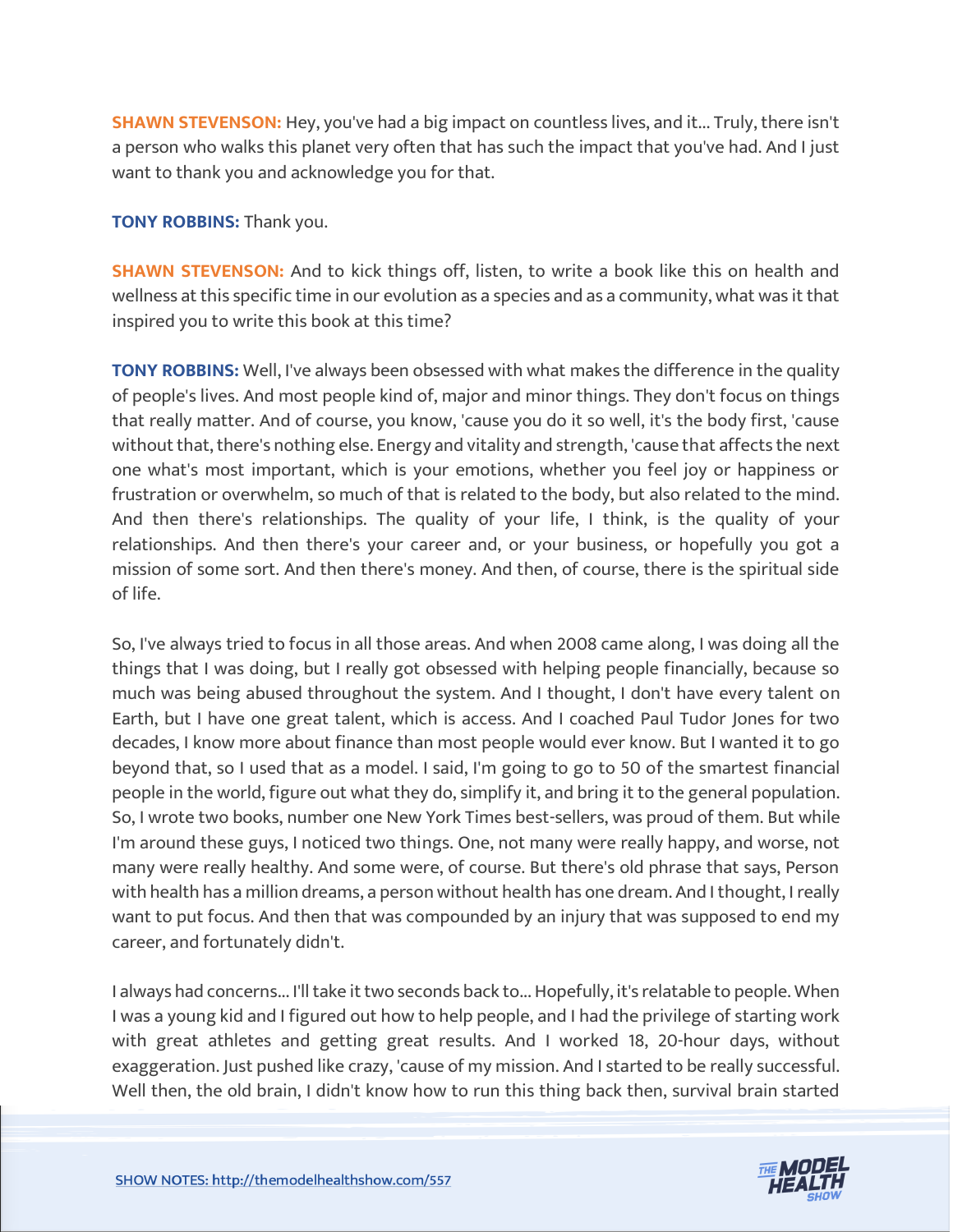kicking in, and I started getting this obsession like, maybe I'm succeeding at this young age, 'cause I'm going to die young. And I literally... I started having nightmares about it, which was not slowly or fast hit by a truck, but slowly dying of cancer. And of course, you know if you focus on something enough, it enters your life in some way. The first time it entered in my life, though, wasn't me? It was... My girlfriend came home one night, I was 19, I think, at the time, or maybe just about to be 20, and she said... She is crying hysterically; I couldn't get a word... "What is it?" "My mom, my mom." "What?" "My mom has cancer. My mom's... They told her she has nine weeks to live."

And if it would've been me, I think I may not have kicked in the gear, but Shawn, you're a father, I'm a father and a grandfather, we'll do more for the people we love than we'll ever do for ourselves. So, in me, it's like my whole thing is there's always an answer. I said, "Stop this." I said, "There are people who've had stage four cancer, and they've turned it around. There are models to this. I'm going to go find 'em. I'll read every book." And so, I got obsessed. And then I found this book called, One Answer To Cancer. Wouldn't be the book I'd recommend today, 'cause there are better answers, but it was this dentist who was... Had pancreatic cancer, which usually they send you home to die as they did with him, and 15 years later, he was healthy. And he had this regimen of detoxifying the body, using pancreatic enzymes, and he was alive.

So, I said, "Listen, they say you're going to die. You don't want to die. Why not try this?" And then I gave her Azemine a think of you got to help her mind. And long story short, supposed to die in nine weeks. Within a few... Maybe two weeks, she started feeling much better. She had this big tumor on her shoulder that you could see protruding out of her body. And then she had some in her feminine organs. And at about nine or 10 weeks when she's supposed to die, you couldn't see anything protruding, you couldn't feel anything. And so, her doctor is so fascinated. He said, "Well, let's do exploratory surgery." And they went in, and they found a piece of a tumor that her entire body could find, which was the size of my pinky's fingernail. And the doctor said, "This is a miracle." And she said, "It is a miracle. But let me tell you what I did." And he's like, "No, no, no. This is spontaneous remission. This is a miracle." She was in her 40s. She's now in her 80s and still alive.

So, my origin in health started with, there is an answer, and I'm not going to be a victim, and no one I love is going to be a victim. And so, then I became obsessed. Then I became a biohacker, 'cause... I think you know, my events are 12,000-15,000 people, and I go 12 hours a day. There are people that wouldn't sit for a three-hour movie, got to keep 'em fully engaged. So, I burn 11,300 calories. I got the people that work with Tom Brady and Olympic athletes, they've measured everything in my body over three years. It's like two and a half marathons, to give you an idea. I jump a thousand times. And every time I come down, it's four times my body weight, so it's a thousand pounds times a thousand jumps, a million pound of pressure.

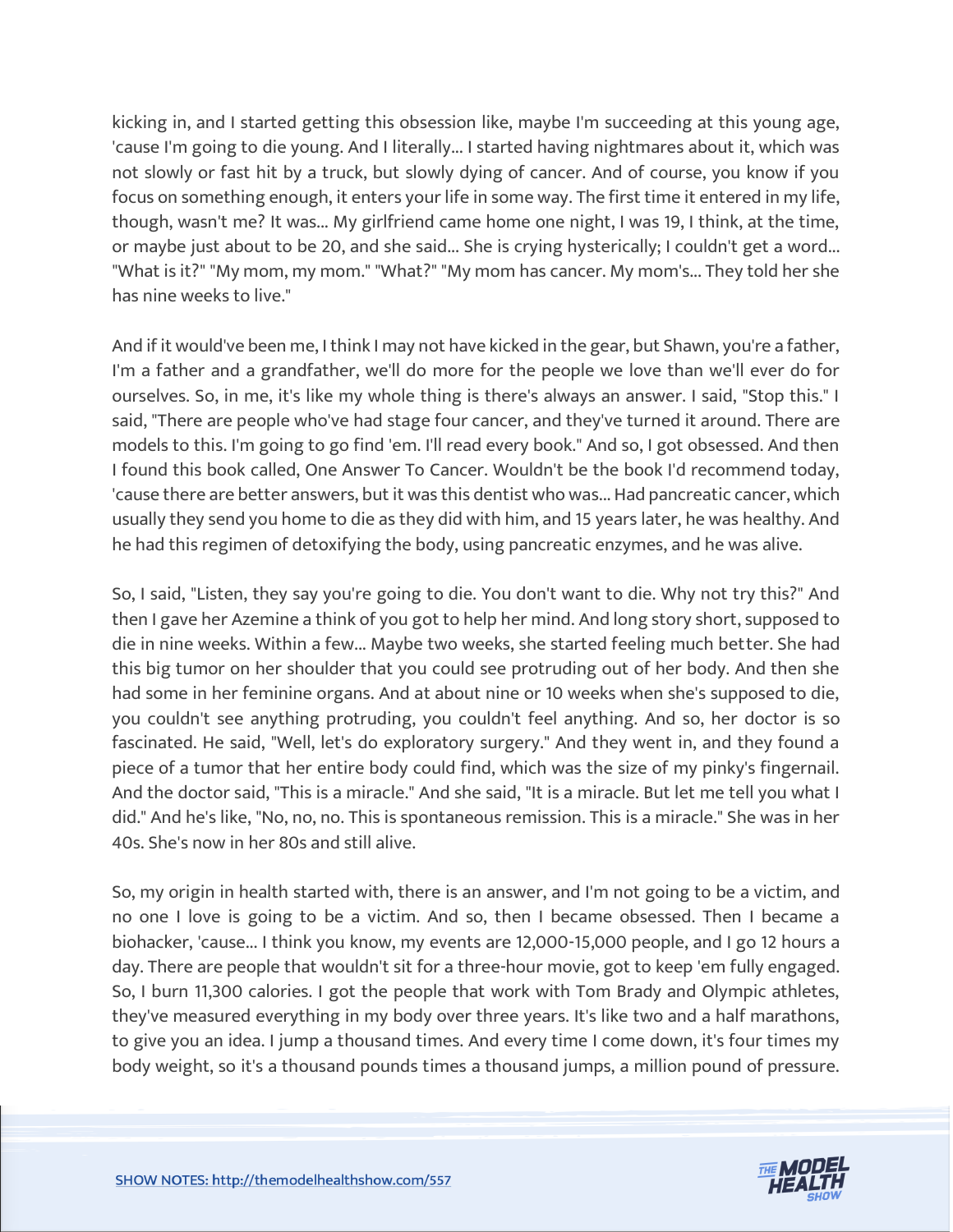So as a result, I learned a lot about how to make my body be a peak performance machine. But then tumor enters my life.

I'm 32 years old and I go... I'm a helicopter pilot as well, just for fun. And you got to renew your license every two years, you got to get a physical. So, I got to this doctor, and long story short, I keep getting messages, I told my assistants, "Send the medical. I need to talk to 'em." I get home one night, there's a note stapled to my front door, saying, It's an emergency. The doctor says he must speak to you. Of course, I called, couldn't reach him, it's 12:30 at night. So, I have this... I've heard the old philosophy, and I really try to practice it, that.

So, a courageous man dies once, a coward dies a thousand times. So, it's like, "Let me just deal with it in the morning". I get up in the morning, and I'm starting to feel the old feelings again, those fears. And I thought, "You know, I take care of myself. I do fly all the time, radiation, do I have cancer"? And the doc says, "You have a tumor in your brain." I said, "In my brain"? He goes, "At the base of your brain, your pituitary glands". I said, "How could you possibly know that?" He goes, "Well, I suspected, so I did another blood test that you have a lot of growth hormone". I said, "Well, I was 5'1, I'm 6'7. In one year, I moved 10 inches. I've got hands bigger than a basketball. I wear a size 16 shoe. How'd you figure that out, genius"? I said, "What has that got to do with the tumor"? And he said, "I did these tests. You have, I guarantee, a tumor. We must operate immediately". And I was like, "Whoa, whoa, whoa," because of Jenny, this woman I told you about. You know, I'd done all the studies, and you know now there's more studies.

The Mayo Clinic always says, "No matter who it is, get a second opinion." Because they did a study in 2017, 286 patients, the second opinion was the same as the first opinion, only 12% of the time. 88% percent of the time, it was different. And by getting multiple opinions, it refined the diagnosis. So, they told everybody to do it. So, I already had that in my nervous system. I said, "Doc, with all due respect, I'd like to get a second opinion. Who do you recommend"? And he had a real interesting bedside manner, wouldn't be the guy I'd recommend. And he got really angry, and so I figured, "Okay, he's a surgeon, he wants to cut me. Let me look at the other side. Let me look at the biochemical side." So, I went to this man in Boston, who's just genius. He's in his 70s, about to retire. Completely different bedside manner.

Super sweet, loving man. And in the end, he goes, "Well, you do have a tumor, but you're right. You should never do the surgery. You can die, but most importantly, your endocrine system will never be the same. You'll have no energy". I said, "That's not acceptable", and he goes, "I think you should go to Switzerland, where they have this new, twice a year, every six months you take it, injection, and it'll keep your heart valves from getting too big, which is what happens in Gigantism", which is what I have. And I said, "Doc, but my heart valves are perfect. You told me yourself. There's nothing wrong with me. I just still have this tumor in there". And it actually infarct, you know, it swallowed part of itself up, but I still got a lot of growth

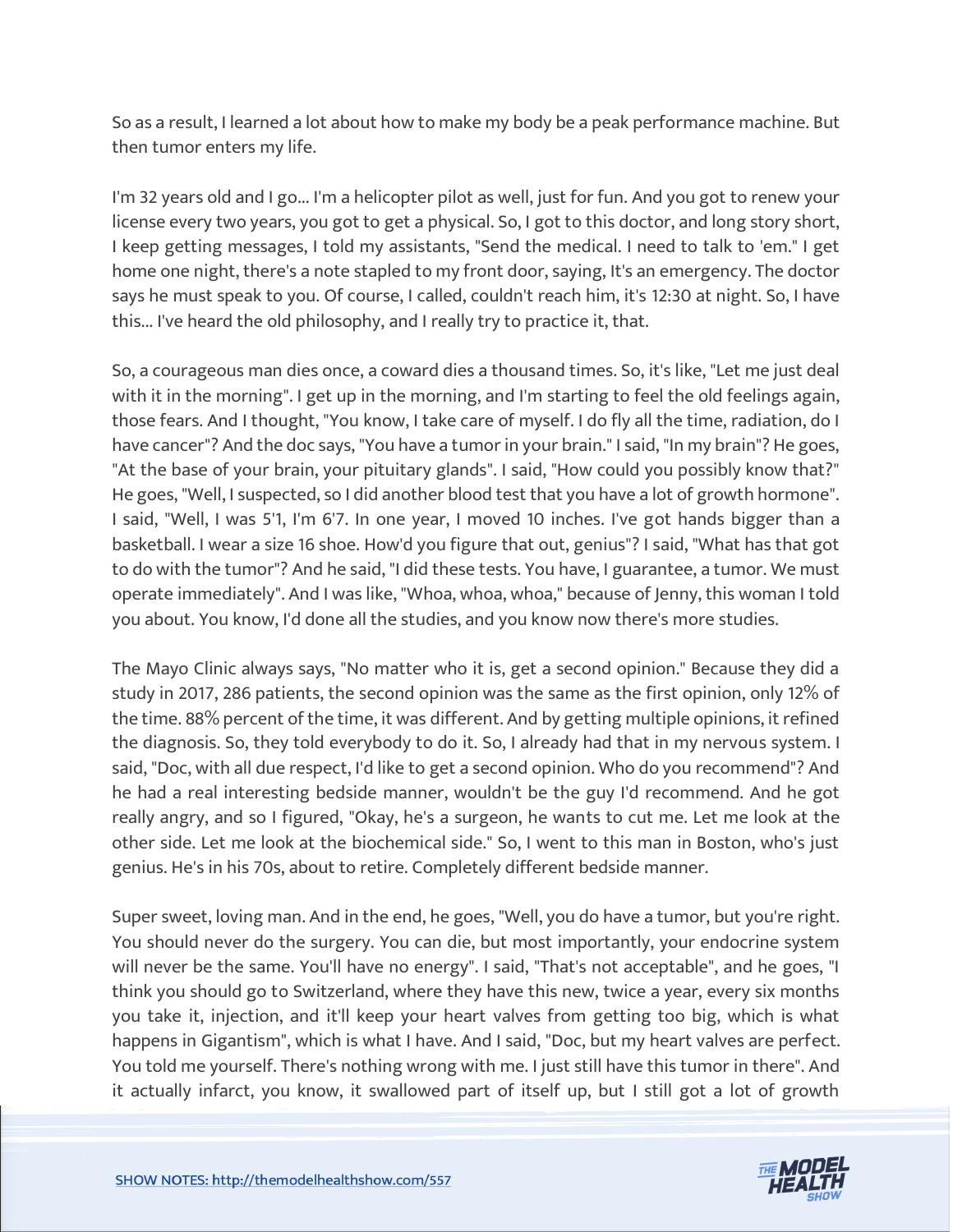hormone. I said, "What if I just measured it, and did nothing unless I saw there's a problem?" He goes, "I'd be more certain, and I think you'd be more certain if you did the drug". I said, "Well, I don't know that I'd be more certain. There could be side effects from the drug". And sure enough, six months later, that drug in America was not allowed, because they found it caused cancer. So, I missed the bullet.

#### **SHAWN STEVENSON:** Umm.

**TONY ROBBINS:** He was a beautiful man, by the way.

#### **SHAWN STEVENSON:** Yeah.

**TONY ROBBINS:** And in the end he goes, "You know, the baker wants to bake, the surgeon wants to cut, I want to drug you, you should do what you want". So, I went to six other docs, I ended up with a doc who finally said to me, "Tony, you have a huge amount of growth hormone," but he goes, "I don't know anybody who can recover from two and a half marathons a day for three days in a row, two days later and be strong. He goes, "That growth hormone is causing you to recover." And he goes, "I know body builders who spend \$1200 bucks a month to try and get what you're getting for free". And so, he said, "Monitor". So, I was 32, I'm now 62, and I've had no side effects from it whatsoever. So that's the background. Then, what made me go over the edge for this book at this time specifically was, four years ago, I'm chasing a 22-year-old professional snowboarder, competitive at the Olympics, down the mountain, and I don't snowboard that often. It didn't matter what my age was, I couldn't make those moves. And I had a wreck, I thought I broke my neck. And I tore my rotator cuffs severely, and I've lived with pain, but it was nine-nine pain. Like I slept an hour one night, an hour and 15 the next.

So, I went to doctor after doctor. Surgery, surgery, surgery, and then, what's the prognosis? "Well, you may not be able to lift your shoulder all the way up. Four to six months of rehab". I can't do a seminar with one arm for four to six months. So, I heard about stem cells, I knew about them. We all do. But I've heard a mixture, "They're terrible, they don't work, it's all BS, it's fluff". Somebody else saying, "It's great". So, I went to Peter Diamandis who's an M.D and a rocket scientist, but an M.D from Harvard, a good friend of mine. And I said, "Who's the best expert on this"? And he said, "Go see Doctor Bob Harari", and I know Bob. He's one of the best neurosurgeons in the world. He goes, "No," but he's one of the fathers of stem cells. 38 years ago, he gave old rats young blood. We've all heard about the study, they got younger, and the old rat's blood went to the younger rats, and they got older. That's how stem cells were found. So I went to Bob, and he said, "Look, you're not going to get what you need here, and you don't want to use your own stem cells. They drop off the cliff at about 40, 45".

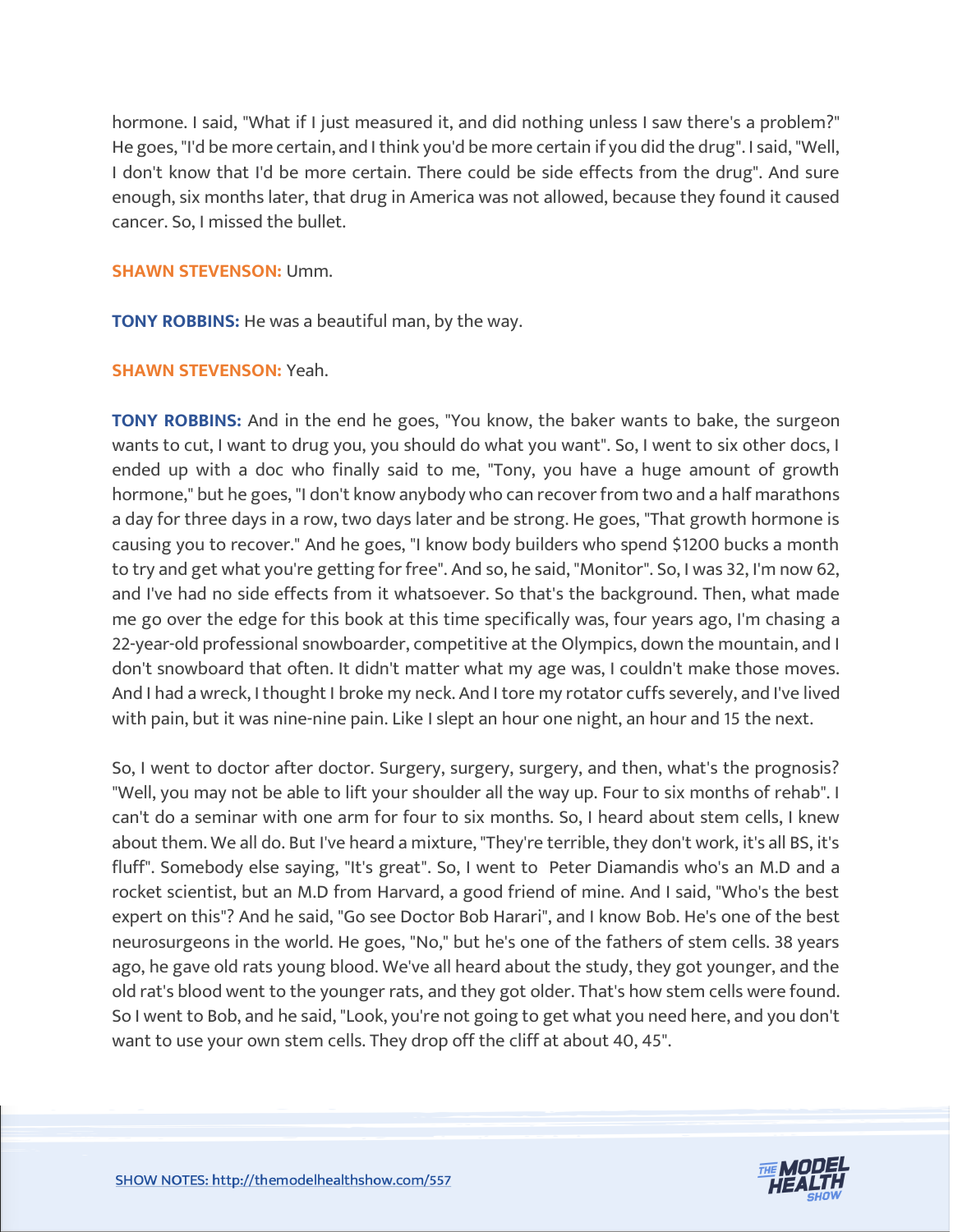He said, "You need four-day-old stem cells". I said, "I'm not into fetal tissue". He goes, "No, no, no, no. I'm talking about chords stem cells, or the placenta". He told me where to go. I did three days of treatment of just an IV once a day, and an injection. First day, I felt tired. Second day, I woke up and... Oh, I left out the most important part. One of the docs pulled me aside, showed me my spine and said, "Life as you know it is over. Let me show you your spine. You have spinal stenosis, severe, one good hit... " and I've been in pain for 14 years. He goes, "One good hit, and you're not going to be able to walk". So, I wake up on day two, there's no pain in my shoulder, no pain in my spine for the first time in 14 years. I did an MRI three weeks later, my shoulder's perfect. I'm standing without pain. So, it made me obsessed. I want to know everything about stem cells, different types of stem cells, where to go. And then that led to me discovering the things I know, you know about too, Shawn, which is this revolution that's happening in regenerative medicine and precision medicine. And then I got invited to the Vatican, and I was asked to be the cleanup speaker.

Believe it or not, the Pope, every two years, brings the best doctors on earth, 'cause he sees regenerative medicine and stem cells as this breakthrough. I attended every class, met the most amazing doctors from all over the earth. Met an eleven-year-old kid that at four years old was told he had 6% chance of living. He got stem cells from his sister. He's fully alive today. People sent home to die, then they went and got CAR T cells instead, and they're alive five years later and healthy. And I was like, "I got to write a book for all these breakthroughs that are happening," 'cause what's happening for your audience to know, is I'm old enough to remember having a cell phone that cost \$4,000, it would be 10 grand in today's dollars. It was a foot long, it weighed 2 pounds. It was called a Motorola. Should have used it as a weight. It took six hours to charge, so you can get 30 minutes of talk time. And now, your iPhone has a hundred times the power of what brought us to the moon and back on the lunar landing, and you get it for free. On your computer, most people know that microchips are the brain of the computer. The first ones had 4,000 chips, and they were literally a buck a chip. Today, the top ones have six trillion in one microchip, and they cost an infinitesimal point of a penny.

So, they're 6,500 times more powerful and 4.2 million times cheaper. That's happening to health, because we're all code. And you have all these billionaires now that want to live forever, and more money, and more tech is going in. And because of CRISPR and gene editing, now we've got diseases that we're ending. I mean, even kids that now can see, that were blind. I mean, stuff that you would think was going to happen 20 years from now, is happening right now. So, I want to write a book that would show you what to do to maximize your strength, your energy, your vitality, your power if you're an athlete. Or if you just want to be healthy, here's what to do. Or if you've got a major disease, here is not just the standard of care, here are the heroes that are creating breakthroughs. And almost every one of them, Shawn, lost a family member, lost a mother, or a brother, or a sister to a disease, and it made their brain go,

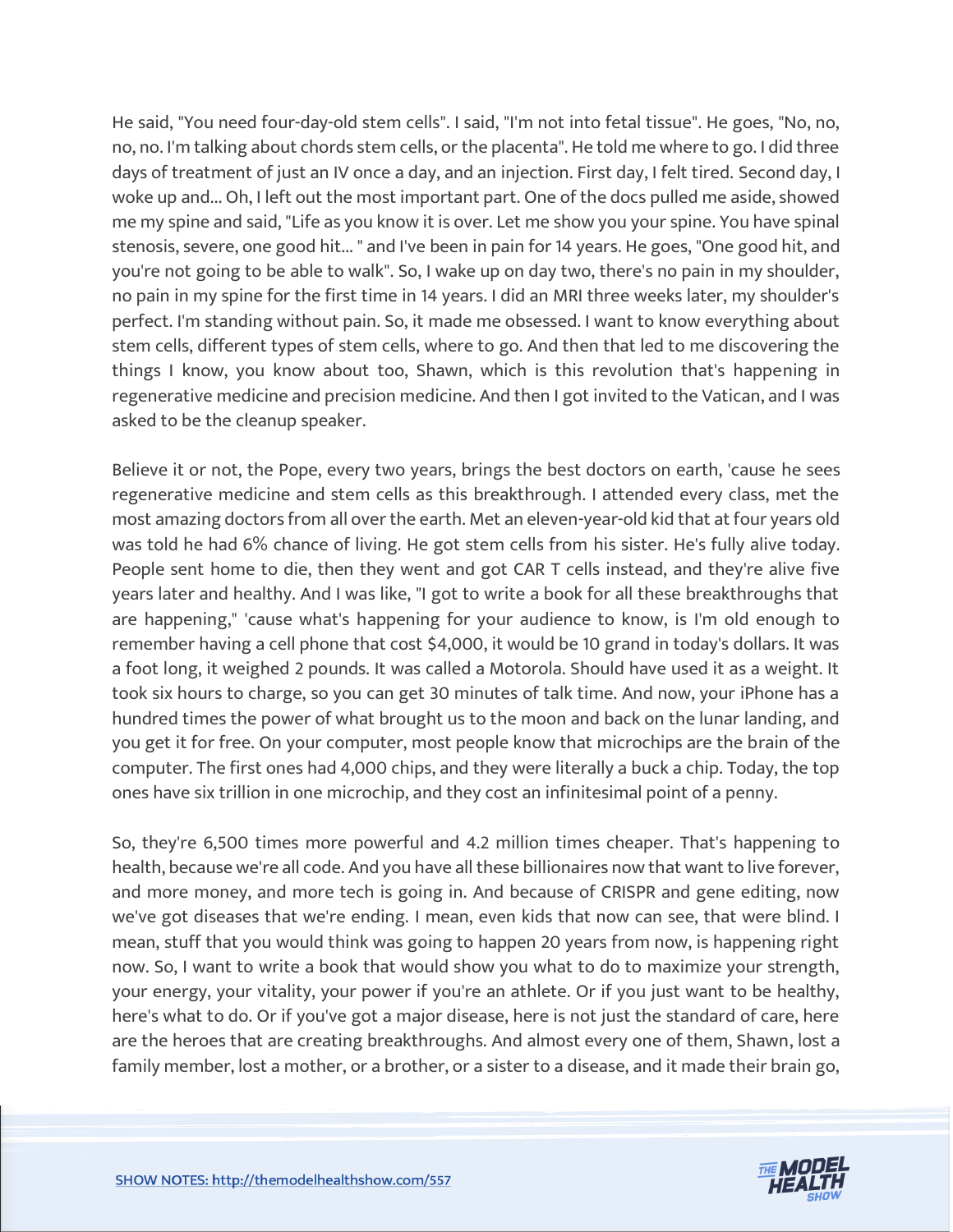"No more". And they'd spend decades to get where we are today, where they found these breakthroughs that literally can save your life.

So, I wrote the book for people, to change a life, or to save a life. And I get a call, I'm sure you do too, but in my stage of life, about every 10 days to two weeks, somebody's got cancer, heart disease. Somebody in the family's got Alzheimer's. What do you do? So now I have the answers at the very best that I give them, and then I'm donating the book, all the profits, same as I did with my last three books. Feeding America, we're feeding 20 million people. So, while you're changing your own life reading this book, other people are being helped, and the balance of the profits go to Alzheimer's research. Some of the top people, cancer, and heart disease. So, we're excited about the impact this book can have.

**SHAWN STEVENSON:** That's the thing, Tony. You just mentioned it, we have this connective tissue. Usually, when you hear these stories of folks who are making big impacts in health... And I just got to go back to this point. You mentioned that 2017 study. Folks going in and getting an initial diagnosis, and just going and getting a "second opinion." It's only the same about 12% of the time, number one. Number two, you mention in the book that the diagnosis were distinctly different 21% of the time. And again, we go in and it's all hands-on deck. It's an emergency situation. It's doomsday. Just a little short stent because you mentioned dodging a bullet as well with the medication.

#### **TONY ROBBINS:** Yes.

**SHAWN STEVENSON:** At the age of 20, I was diagnosed with a so-called incurable spinal condition as well, where I was never supposed to be able to walk normally again, I'd be in pain for the rest of my life. He wrote me a prescription, it could... There was two drugs that were really popular at the time, Celebrex and Vioxx.

**TONY ROBBINS:** Yeah, I remember Celebrex. What a disaster that was.

**SHAWN STEVENSON:** He wrote me a prescription for Celebrex, which I had side effects from, but Vioxx ended up killing about upwards to 60,000 Americans. So, either way, it's just like... And here's the thing too, I asked him at the time, I had no concept of human health really at the time. But I asked him, "Does this have anything to do with what I'm eating, or how I'm training?" He looked me dead in my eyes, he said, "This has nothing to do with what you're eating", but then you wrote me a prescription to eat some pills.

And that's the kind of paradigm that we're dealing with. And here's also what I want to encourage folks to do. Please, if you ever get a bad note, or bad bill of goods on a diagnosis, get a second opinion. But not just that, from somebody who's in a different paradigm, or a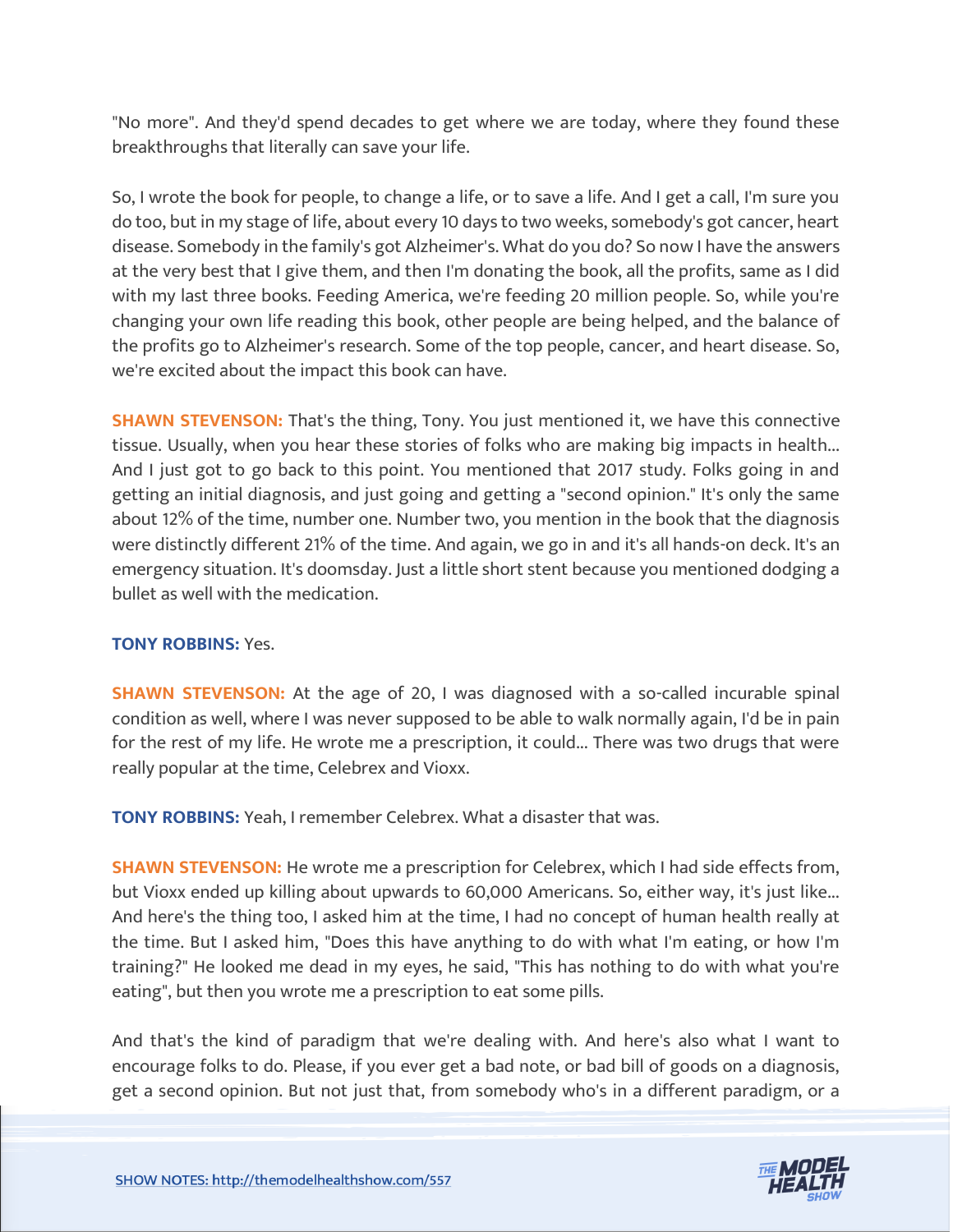different perspective of the issue, and hopefully somebody that has the same goal as you. So, if you're getting diagnosed with diabetes, and you don't want to have said diabetes, get a second opinion from somebody who believes, as you do, that you don't have to have this condition. So, this turns into my next question, which is, so you already had this book in the works for quite some time. It just happened to come out...

**TONY ROBBINS:** I worked on it for 3 years, yeah.

**SHAWN STEVENSON:** During this, probably the health crisis of our time, and we were just talking before we got started about one of the pieces of data that you actually took that I shared, and I am so grateful for that, looking at the CDC's report. We had this big database of people, 800 US hospitals, over 540,000 COVID-19 patients, obesity is a number one risk factor for death.

## **TONY ROBBINS:** That's right, 80%.

**SHAWN STEVENSON:** Which we know, we're not doing sh\*t about it, but we know it. The second leading risk factor for death was anxiety and fear-related disorders. The second leading risk factor for death from this condition.

### **TONY ROBBINS:** That's right.

**SHAWN STEVENSON:** And so, you even addressed that too, because our mindset, our mind plays such a huge role in our outcomes for our health.

**TONY ROBBINS:** Everybody knows about... I want to share two things though, in defense of doctors. I'm not against doctors at all. This book has some of the best on earth. But like you said, in any profession, there's a variety of skills and abilities and perceptions of how to look at things, and doctors are not infallible. But the half-life of a medical education, according to Harvard, from a 2017 study, Harvard said it's 16 to 24 months, and they said by 2022, which is now, it would be 73 days. That means half of what they learn is out of date, in a minimum, within a year and a half. And who teaches them, is the pharmaceutical salesman. So, you look at the opioid crisis, these doctors... Can you imagine being a doctor, you think you're helping your patient, because they're telling you that there's no side effects, they knew better, and all these people are dying from opiates. And it's kind of like, I think doctors... A better way of looking at doctors is they're a good coach, but they're not a commander.

You need their insight, but you got to still make decisions. When it comes to your health or your relationships, or your spirituality, or how to raise your children, you need people to coach you, but you need to decide what's right, because you got to live with it. And these docs, so

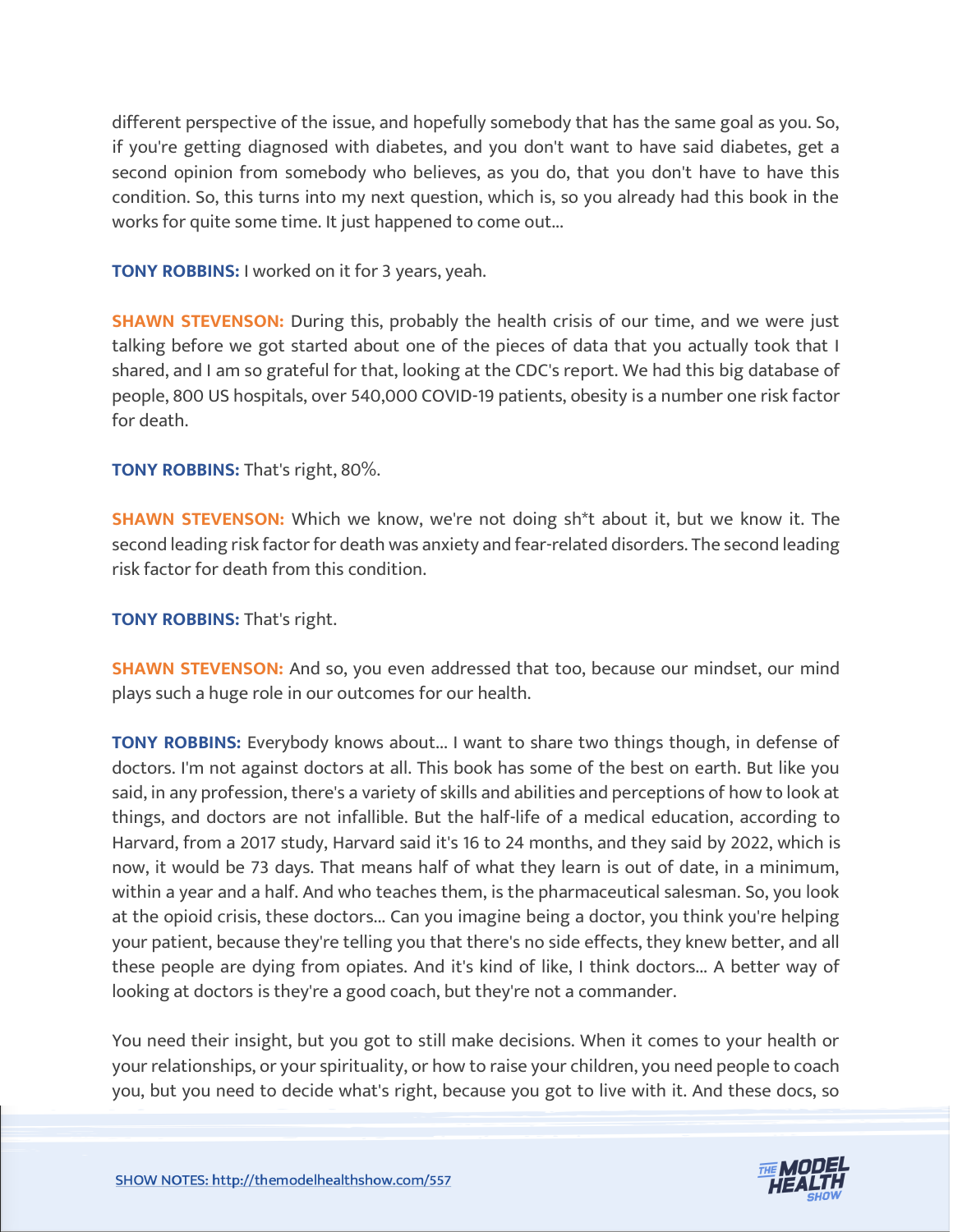many of them are such dedicated people, they're devoted. They're walking down the street, and they're beside a river, and they hear somebody drowning, they'll jump in and save them. Mouth to mouth, save them. But then the minute they save them, they hear two more cries. They save the one, they save the other... Then they hear four more cries. They don't have time to go upstream to see who's throwing them in. And you and I have that privilege.

So, I want to be fair, but there are docs that this is their specialty. But what you said, you sent to my son... You sent one of your podcasts, and I obviously knew about 80% related to this, and I've obviously studied Psychoneuroimmunology, so I knew what fear does. But to have the CDC... I haven't seen the study, so I thanked you for that before we began the show. I thank you again because I put it in my book. To show them show that that is the second leading cause of death from COVID was amazing. But let's just talk for a second about the mind. Everybody knows about placebos, but they may not know that placebos only came about since World War II, that we're aware of consciously. It happened because a surgeon there was working on guys, and if you don't give them morphine, they're going to go into shock, and they're going to die, not to mention the pain. And they ran out of morphine, so a nurse, actually, in desperation, took a saline solution and said, "I got the morphine for you," and injected it into these people. And none of them went into shock, and most of them got out of pain. So, he was so blown away by this.

After the war, he went back to Harvard, and he created the initial studies that now are used when you're doing double-blind. You compare it to a placebo. But most people are unaware of the fact that placebos sometimes work better than the drugs themselves, 'cause there's no money in telling people that, right? You don't make a lot of billions of dollars of profit in that situation. So, what's interesting is, the greater the intervention, the more convinced the mind is, the greater result in your body. So, a small pill versus a big pill, then you see a big difference. An injection versus a pill, the injection gets a better result. The VA did a study on arthroscopic knee surgery, and they decided to do fake surgeries on the third of the people. So, they cut them open, and did nothing. Sewed them back up. And the nurses didn't even know the difference between the people. And two years later, the people that had been through the fake surgery, meaning no surgery whatever, were doing sizably better.

So, the VA doesn't even cover it anymore. I mean, literally. And then you can give somebody a barbiturate, which they do at Harvard, they've done this. Say, "This pill is an amphetamine. It's going to speed you up". So, you're not given a placebo, you're given a real drug that will make your biochemistry slow down, and your body speed up. So, placebos should give us some sense of the power of what the mind and the body can do together when they're really managed, and when they're not. When we let our minds run wild, and we don't learn to run our minds, the last two chapters of the book are all about this, as you know. Then you find yourself in a place where you're at the mercy of whatever comes to your phone, or on your television, or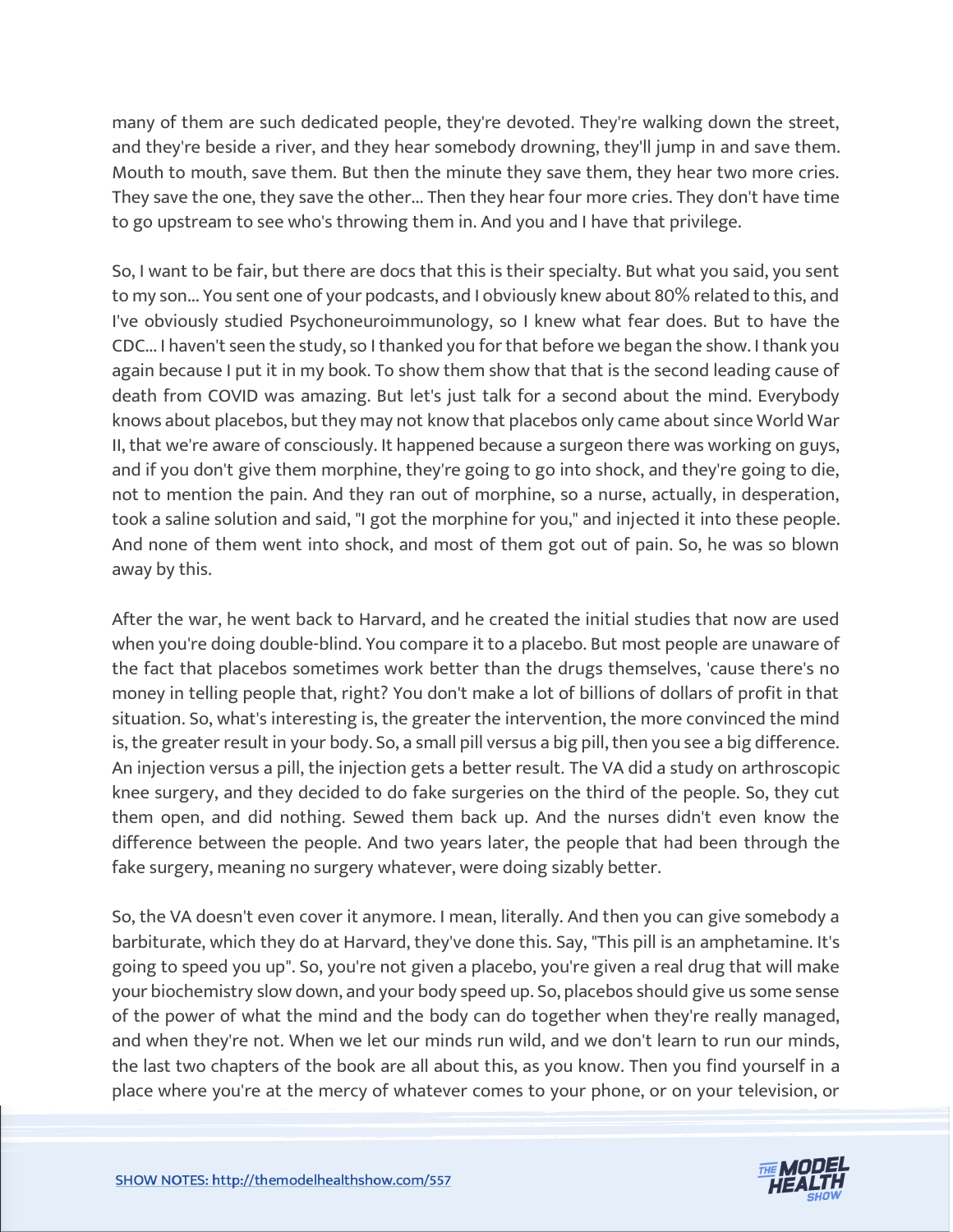CNN. And again, these are good people. They're not bad people, but they're doing their job. Their job is to make money for shareholders. That means they need more attention, and what gets your attention better than anything else, unfortunately, is fear. And so today, the news is not designed to inform you, it's designed to startle you, right? "Your child could die from drinking water. Film at 11." I mean, it's anything to get you to watch. So, they're not bad people, but if you don't take control of your own mind, you can do all these other good things for yourself physiologically, and this can change it all, like that.

**SHAWN STEVENSON:** Facts, facts. So, in the book, one of the things that you're really doing, is advocating for folks to become the CEO of their own health. You know and looking to our wonderful healthcare professionals as supporting that, and looking at it from the paradigm of coaching, versus this kind of parental relationship. And so, it's a shift in our healthcare system. And also understanding something really important, I've been talking about this, I've been in this field for 20 years, and I've been talking about this very early on, is understanding that our education... I graduated from a traditional university. Our education is obsolete so quickly, it's unbelievable. So, back at that time, so maybe 15 years ago, when I really got a hold of epigenetics, this is something that's just now being talked about in the highest university settings. Just now. And this science has been around for decades. One of the kinds of founding fathers, and the person who really helped get it out in a massive way is Dr. Bruce Lipton, cell biologist.

**TONY ROBBINS:** Yes. Bruce is awesome.

**SHAWN STEVENSON:** Yeah, he's one of my favorite human beings, as are you. And just having that relationship, and learning from him directly, and seeing how everything is playing out right now. We already know what's coming. And so, you sharing this insight on stem cells, and of course, I remember doing a university lecture about 10 years ago, and talking about totipotent stem cells and multipotent stem cells, and pluripotent stem cells, adult stem cells, and talking about, "Guys, this is what's coming. This is... " So you're making that distinction as well, that this... We've got the umbilical cord, the placental matrix. There's so many different things happening, but you really break it down in the book in such a great way. And the thing I want to ask you about is, specifically in this domain of pain, you know a lot of folks today, a part of this opioid crisis is people are hurting, physically and mentally. And just in all, recently, this was just a couple of weeks ago, this synthetic opioid is now the number one killer of people between the age of 18 and 45, which is unheard of. And so, we've got some real solutions for this. And so, you diving in and talking about how can we address pain in a major way, and be the CEO of our health?

**TONY ROBBINS:** First of all, you hit the nail on the head that there's both the emotional and physical, right? So, Jack Nicklaus did one of the endorsements for the book, and he was there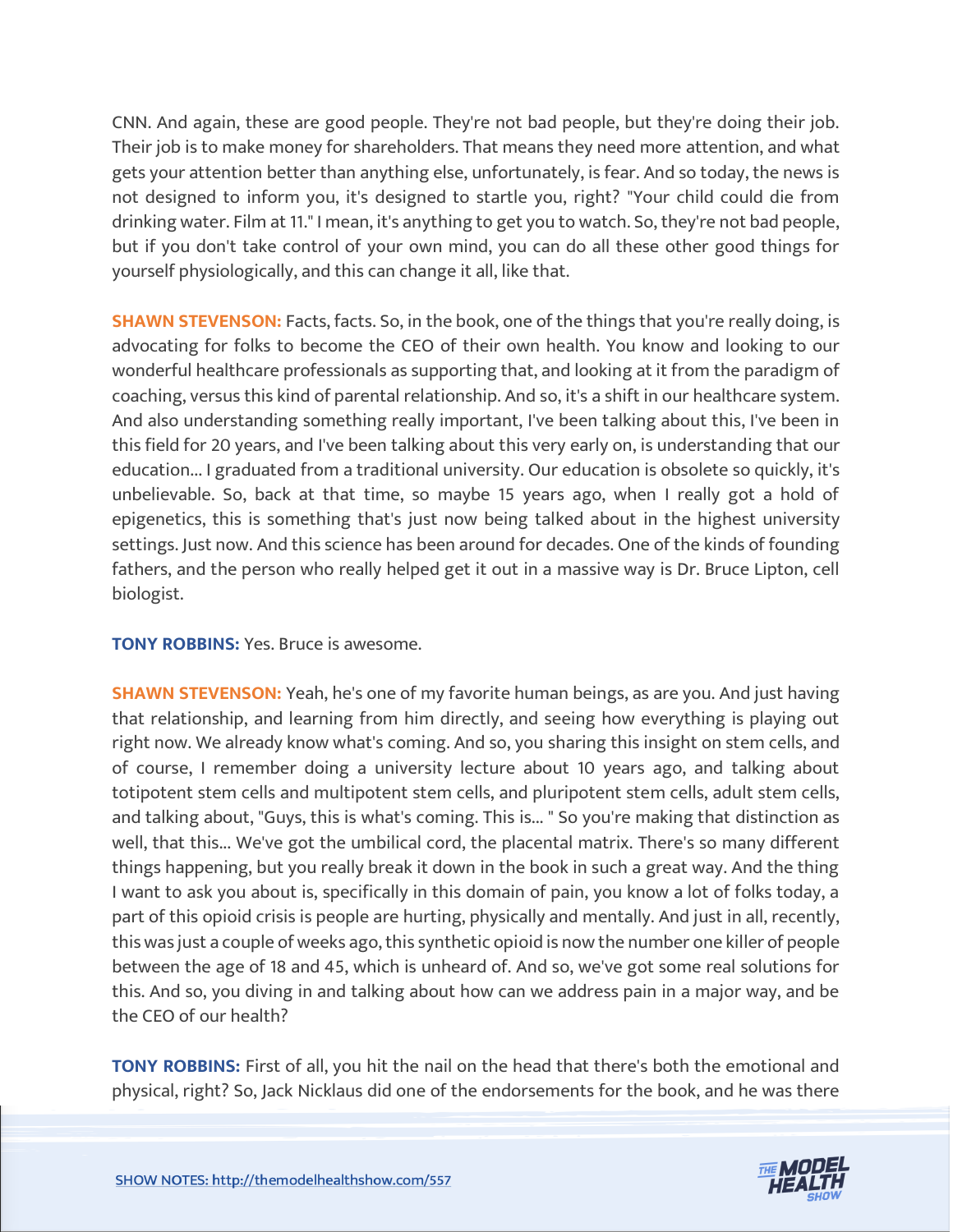at the Vatican, that's how we met, and we both had stem cell things. He was told that he had to do a spinal fusion, which you probably... You were going down that direction yourself. And what most people don't realize, it doesn't work 50% of the time, but then you can't function the way you did, and less than 26% of the people can ever make it back to work. And the people who do nothing, about 76% make it back to work. But instead of that, he did stem cells, and he couldn't stand for more than 10 minutes, he was in so much pain, and now he's 82 and he plays golf and tennis again, right? Making changes in days instead of months or years. Cristiano Ronaldo also endorsed my book, 'cause he had the same problem. He was trying to do traditional caretaking forever. Pull a hamstring, that's... A light one, no big deal. But one like he did? That could be two, three months. He was back on the field full force in two and a half weeks. So, these tools are just priceless in that area.

But then there's also tools like pulsed electromagnetic frequency. It's a mouthful, PEMF. When I tore my rotator cuffs, I met this person who said... She's a surgeon, but she said, "Don't do the surgery. It doesn't work". It was amazing to have that kind of honesty. She ran a whole hospital wing. And she said, "Go get one of these. I think we can reduce the pain enough to create some healing, and maybe even get you to sleep". And they came and worked on me, and that's how I got to sleep initially, 'cause it took my nine-nine pain down to five. I have one today. I use it every day. It's like a charger, a bio-charger for your body. It's pretty amazing. There's 3000 plus studies on it to give you an idea. You know, when it comes to pain, I was hit at 65 miles an hour sitting at a stop light at nighttime. I was talking to somebody on the phone waiting for the light to change, and then all of a sudden, light's coming on, I was like, "That guy better slow down." Boom! And I remember everything in slow motion. They pulled me out of the car, my car saved my life, but I mean literally, everything crunched through. And they wanted to take me to the hospital, I was like, "No, I'll see my chiropractor", but the next day, I couldn't move. And I...

For a year I went through all kinds of physical therapy and then I'd think I was doing better, and I'd go to run on stage, and I hit like second or third step, and boom! Snap. My hips snap under me and pain. Being, sitting in a chair at 26 years old, not able to move and I'm the one who takes over the room, right? So, I met Pete Egoscue and he's got books on pain free, and I show him a book also because I give you dozens of scientific approaches. But he has a beautiful approach, and he understands, he was a Purple Heart vet from Vietnam, told he'll never be able to walk again, never be out of pain, he just, like you and I, he wouldn't accept that. And he kept looking and studying human physiology, and so he gives you these exercises customized for your body to put your body back in alignment without anybody else doing anything to you. So, there is physical things you can do with technology, there's stem cells that you can make this process happen, there's structural things that you can do.

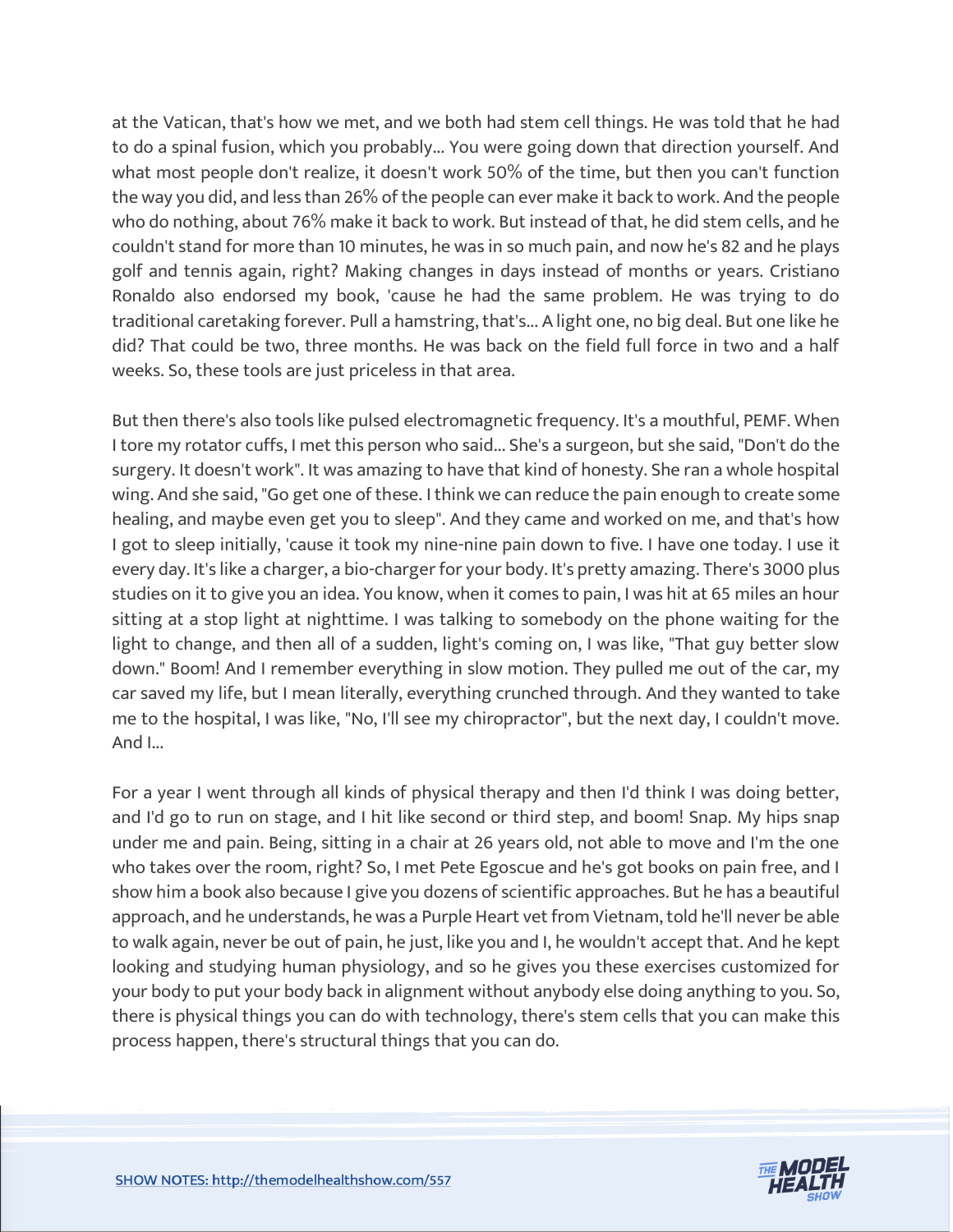But just accepting pain, like so many people are just living off of painkillers and they think they have no other option, and sometimes there are some things that could be that far gone, but most of them are not, you just need a different technique, you need something scientifically proven, and the book is... You have an entire chapter just on pain. Look, I want to touch on one other thing though, kind of you alluded to too, which is, I'm in a performance and maximizing in energy and all those things, I know you are too, but you also, you got to realize that today there are so many things that can affect your health, and as you get older, the body accumulates breakdown in the DNA as you know. And so, if you really want to make a shift, and I know you're familiar with this, Shawn, but maybe your whole audience isn't. I'm not going to try and be technical for them, but most people know at this point, your genome, your DNA is not your destiny, it's a plan. Which of these parts of the DNA, which of these enzymes get turned on or off? Which of these genes get turned on or off is what determines how you're going to live?

And as you get older, the wrong genes get turned on at the wrong timing and vice versa. And so, what controls that is your epigenome, as you know, which "epi" means "above." So think of like your genome, the plan is the piano, but the piano player is the epigenome, and that's affected by diet, by exercise, by being overweight, by smoking, by radiation, etcetera. But your epigenome is still driven by sirtuins. Think of it as just seven genes, seven master genes that do two radically different things. Number one, they turn on and turn off. What's happening? Your epigenome triggering genes. So, the right ones or the wrong ones or not, when your sirtuins are strong, everything runs great and you can plan. They also formulate the impact on your mitochondria, they help you convert food into energy and the ATP, which is the basis of life. If you get cyanide, you die in 30 seconds. Why? 'Cause it cuts off the oxygen to the ATP and you can't make any and literally there's no energy in the body and you die, it's that fast. That's how powerful it is.

So sirtuins keep those furnaces blasting, sirtuins turn on and off the genes, and sirtuins, these seven master genes, they also reduce your inflammation, which is the basis of disease. But then they have a separate competing job. Your DNA gets corrupted by environmental factors, radiation, bad diet, chemicals in the environment, and if you're 60 versus 20, you've tripled it, you've accumulated that. So, the sirtuins go in and clean up the DNA, but at age 50, sirtuins are driven by NAD+, which is something most of your audience probably knows about or has heard about. NAD+ is wonderful, your sirtuins don't function without it, they're the fuel. But it drops by 50% when you turn about 50, right when you need it most. Imagine you got this mansion, and you have this beautiful staff and they're young and vibrant, something breaks, they fix it like crazy, everything always looks perfect. But then they get older and older and older, and less energy, and then you have less resources and things don't get fixed, the whole thing starts breaking down, that's basically aging.

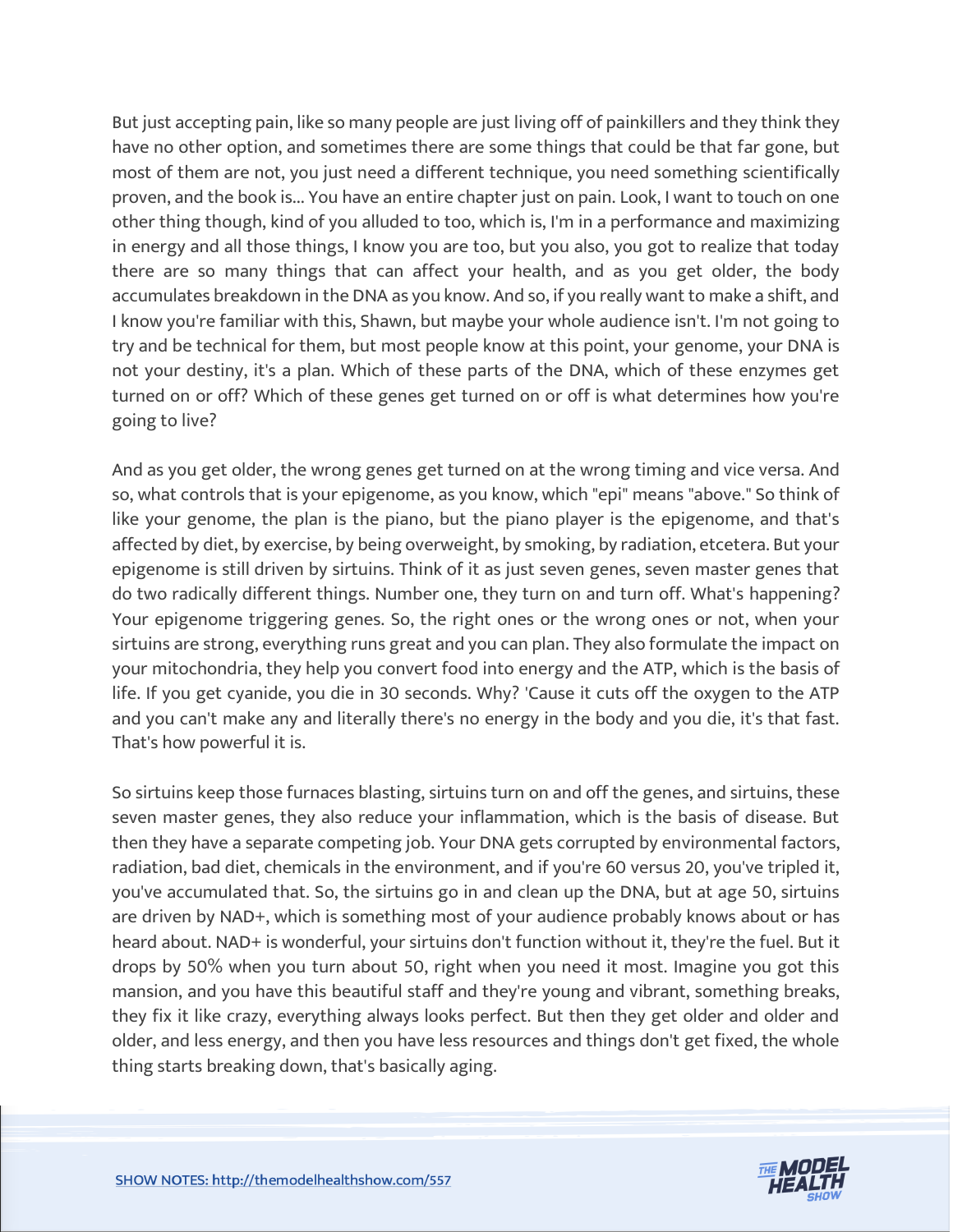So, the sirtuins need the NAD to do their job, and for NAD to go into the cell you need the precursor called NMN, Never Mother Never. And most people, they maybe have heard of it. But if you go on the market, like our firm went out and tested six different products, there was no NMN in any one of the products, and they charge between 35 and 150 bucks, most of it comes from China. I don't know if they're lying, but I do know one thing, NMN breaks down within 30 to 40 days. So, by the time you get it, there may not be any in it. And so, what's the solution? And this is the part that's so exciting. You can give NMN to an old mouse, an old mouse, like a 70-year-old mouse is like 20, 24 months. You give it to an old mouse... First of all, an old mouse can, at best, run a quarter of a kilometer. A strong young mouse can run a full kilometer, full tilt, no problem, but then they max out at a kilometer. You give the old mouse NMN, that's actually active in their body for 14 days, and they run two to three kilometers, 200% to 300% more than the younger strongest mouse they're competing with, and they're in their 70s.

So, you go, "Well, Tony, does it really transfer?" A lot of mice studies don't transfer to humans, so this what's cool. There's a company called MetroBiotech out of Boston, amazing. If you saw the people on their board, it'd blow your mind. I interviewed 150 people for this book, 100 of them are connected to this company directly, it just blew my mind. After I wrote the wrote book, I found all of them in one place. And they're all working on a series of products, but the most powerful one is a crystallized form of NMN, so it doesn't break down. It's its own molecule, it's called MIB-626. It's been top secret because they've been using it with the military for the last two years, testing it out on Special Forces. And in Boston, the commander there, though it's top secret, got so excited about the results, he spilled the beans to the media. And then two weeks ago or a week ago it was on the Daily Mail as well, and they don't have all the facts 'cause it's still top secret.

But the part I can tell you that's not top secret is simple, these are the greatest physical specimens in the world, Special Forces. Their endurance has exploded, I can't tell you the percentage 'cause they haven't published it yet, but I got to see it, like the mice. But also, their muscle development from the same exercise is completely transformed because this NMN is going into the furnace of the energy base of the body, they even have the blood out of the muscles now to see what it does in the muscles, which they never had before. And the cognitive ability goes crazy, and that's what the army is... Military is so excited about because when you're exhausted and you're in Special Forces, your ability to use these matters. So, I got a chance to visit with this guy, his best friend is 72... He had beginning Alzheimer's, he was a world-class chess player, stopped playing when he was 60, he couldn't do it. He's now playing professional chess at 72 years old because of this. This is not a nutraceutical, this is being taken through the FDA, they believe they'll have this out in 18 to 24 months, it'll be available to anybody.

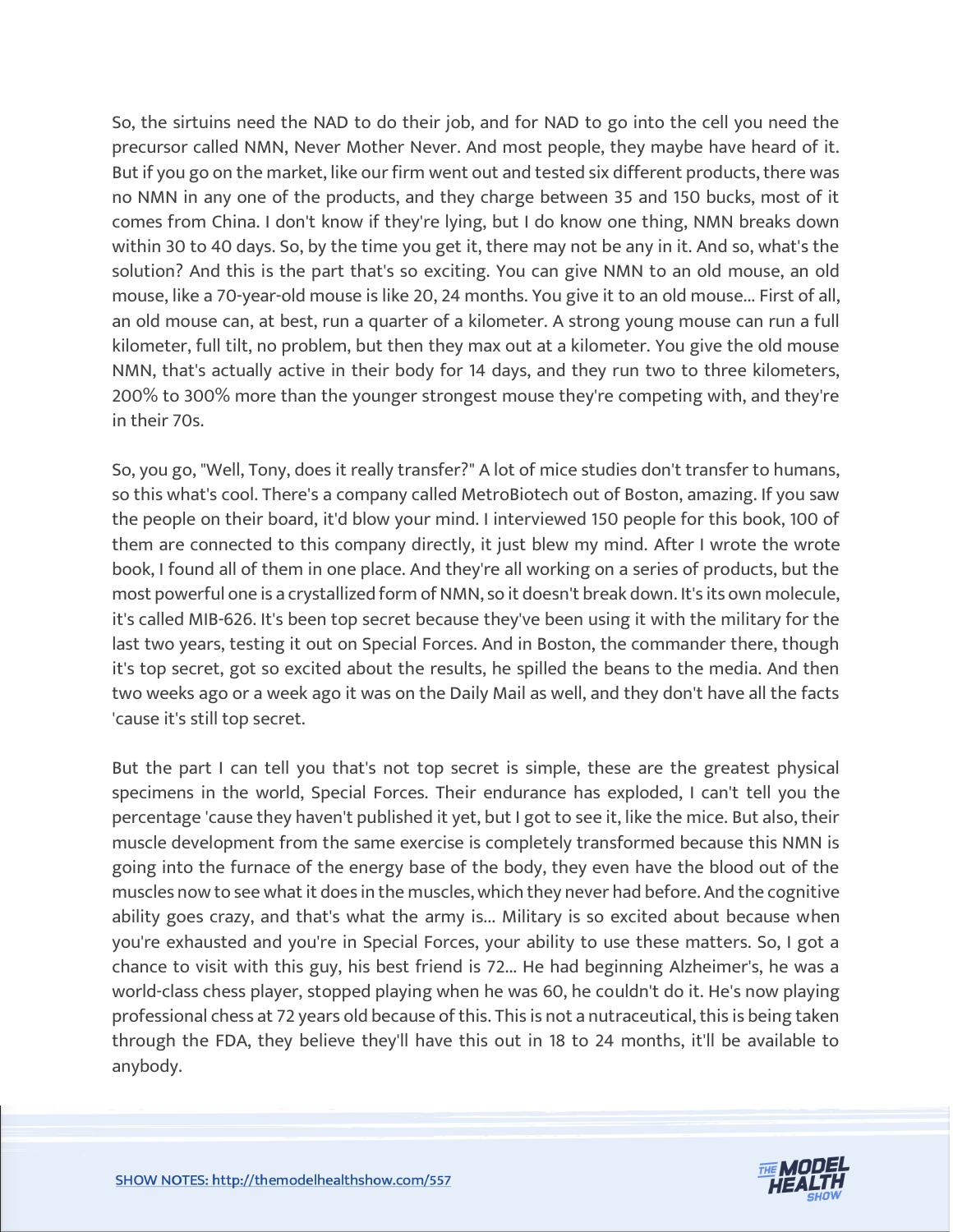So, imagine something that could fire the energy in your body, increase your endurance, increase your muscle strength, and clean up your DNA, all at the base of your body. It was just one kind of breakthrough that's coming out. So, I tell people what they can do right now, and then what they can also do within 12 to 24 to 36 months at the outside, so you can take full advantage when it happens. But we're living in a time that most people's life, you read in the book, there's a group right now, they're in stage three of the FDA. So, stage one is safety, you know that, but maybe your audience doesn't. Stage two is efficacy. Stage three is efficacy at scale, and then if you succeed, you get approved. So, the final stage, they believe they'll get approval by the fall or by early next year. Single injection fires off what's called the Wnt pathway, your own stem cells actually create a new communication, you have osteoarthritis, it re-grows all your tendons in about 11 months, and it goes from the clean epigenome like Dolly the sheep came from an old sheep, but the young sheep's perfect.

Well, they have a copy of your original uncorrupted component, so you've got like 16-year-old tendons, and you have no more arthritis. These are the kinds of things that are coming on top of the things that are here right now. It's hard to sleep at night once you read this book, 'cause you see both what you can do right now, what you can do in the near future, and also if you've got challenges, what are the alternatives that really are now proven to make a difference? Like CAR T-cells, I don't know if you saw this week, Dr. June who created CAR T-cells, it's an immunotherapy, people going through all the radiation, chemotherapy and they're dying. Immunotherapy has been around, it was around before chemotherapy, but it died. Some people died; they didn't know what to do. And this guy Dr. June, courageous man, took on these patients that were supposed to die, did this therapy, it's a little drip therapy, immunotherapy, no radiation... Melted down six pounds of tumors in this man in less than two weeks, completely gone.

And he's done it multiple times, but the article that just came out last week, or two days ago, three days ago, said they're calling it a cure now. 'Cause 10 years later, these CAR T-cells are still in people's bodies destroying cancer, they never dreamed it would last that long. And they don't use the word "cure" in the cancer environment. So, it's like, you couldn't be alive at a better time, and we're at the beginning of the beginning. The changes, again, in the next five to 10 years, will be more powerful than anything you've seen in 200 years combined. That's what's happening to our lives right now. But if you're in the normal public, you just see standard of care, and especially with COVID, looks like the whole world's coming apart when actually we're having a renaissance greater than ever. But you got to know, if you don't know, you don't want to, and you're going to find yourself where ignorance is not bliss, ignorance is disease, ignorance is pain, ignorance is low energy, ignorance can mean death.

**SHAWN STEVENSON:** Absolutely, I've got the book right here. Want everybody grab a copy ASAP, because the references, in and of itself, Tony has the receipts on everything that he's

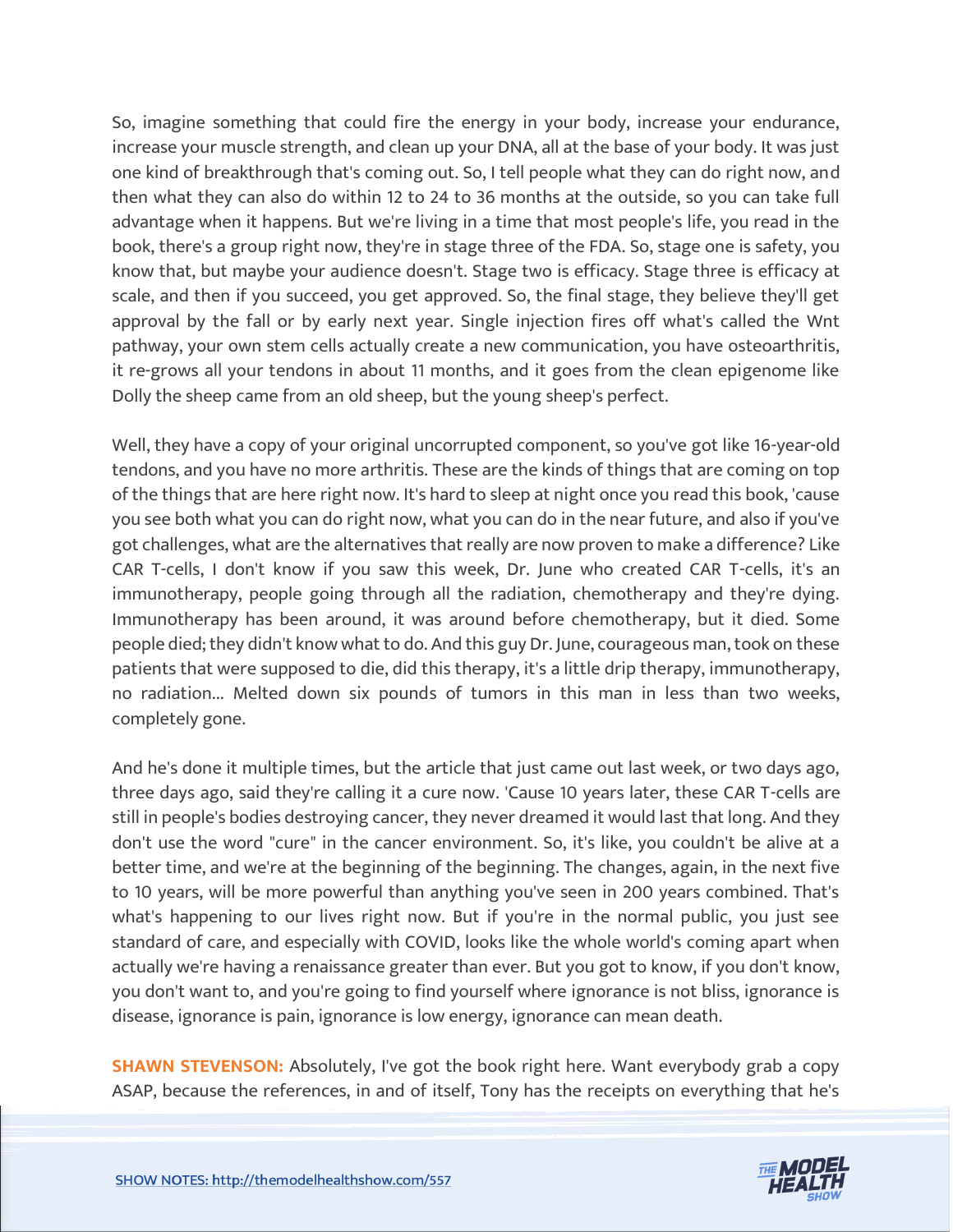talking about, he's absolutely amazing. There's one other thing I want to ask you about before I let you go, and this has been phenomenal, because these are the things that, especially in this community, we want to talk about how we can be the best we possibly can be.

#### **TONY ROBBINS:** Yes.

**SHAWN STEVENSON:** What's the next level of humanity? And so, this is very exciting, and we have access to so much, and also you're working to make these things more accessible, which is wonderful. Now, at simultaneously, as you mentioned, there's a paradox taking place. And I believe that this is happening right now, when things are very consistent in just day-to-day, with business as usual, and they're solid, it's much more difficult to change them. But when...

#### **TONY ROBBINS:** That's right.

**SHAWN STEVENSON:** Turbulence is happening, and things are getting shaken up, it creates an opportunity, it's more malleable to change. And right now, and I would love for you to speak to this, we've been chugging along here for decades, allowing our society's health to basically become a dumpster fire, to put it in a scientific term. And the reality is this, we have multiepidemics of obesity, Alzheimer's, heart disease, cancer, the list goes on and on, just continue to increase in recent years. But we can do something about this. It's all been highlighted right now by COVID, but what I want to ask you about is the state of our society overall. And my big thing and what I want you to talk about is, let's focus on becoming more resilient, let's create more robust, healthy human beings, instead of buying into this inherent weakness that has been programmed essentially in our psyche.

**TONY ROBBINS:** Here's my core belief and it might sound like positive thinking, and I don't believe in positive thinking, I believe in intelligence. Intelligence is when you study patterns, and you see the patterns, you learn from them, and you use them. Crisis creates breakthrough. We're in a crisis level. 75% of America is either overweight or obese. We're the fattest country in the world, and it's not about how you look, it's about health, it's about vitality, its why people are breaking down. It's the number one factor of the majors we just described of dying of COVID. So, I think we've hit a crisis, and I think there are people now so tired of the fear that they're starting to break out and they're looking for new solutions. On the scientific front, more money went in during the middle of COVID here for tools to do anti-aging and to shift what's happening in the body of any time in history, \$80 billion, I think, is the number I saw just last year alone. So, resources are driving, people are fed up, people are wanting to take control of their life.

But it's like anything else. If you saw the... What's it called? The Milgram study where the authority figure told somebody to zap somebody, and they kept turning up higher and higher,

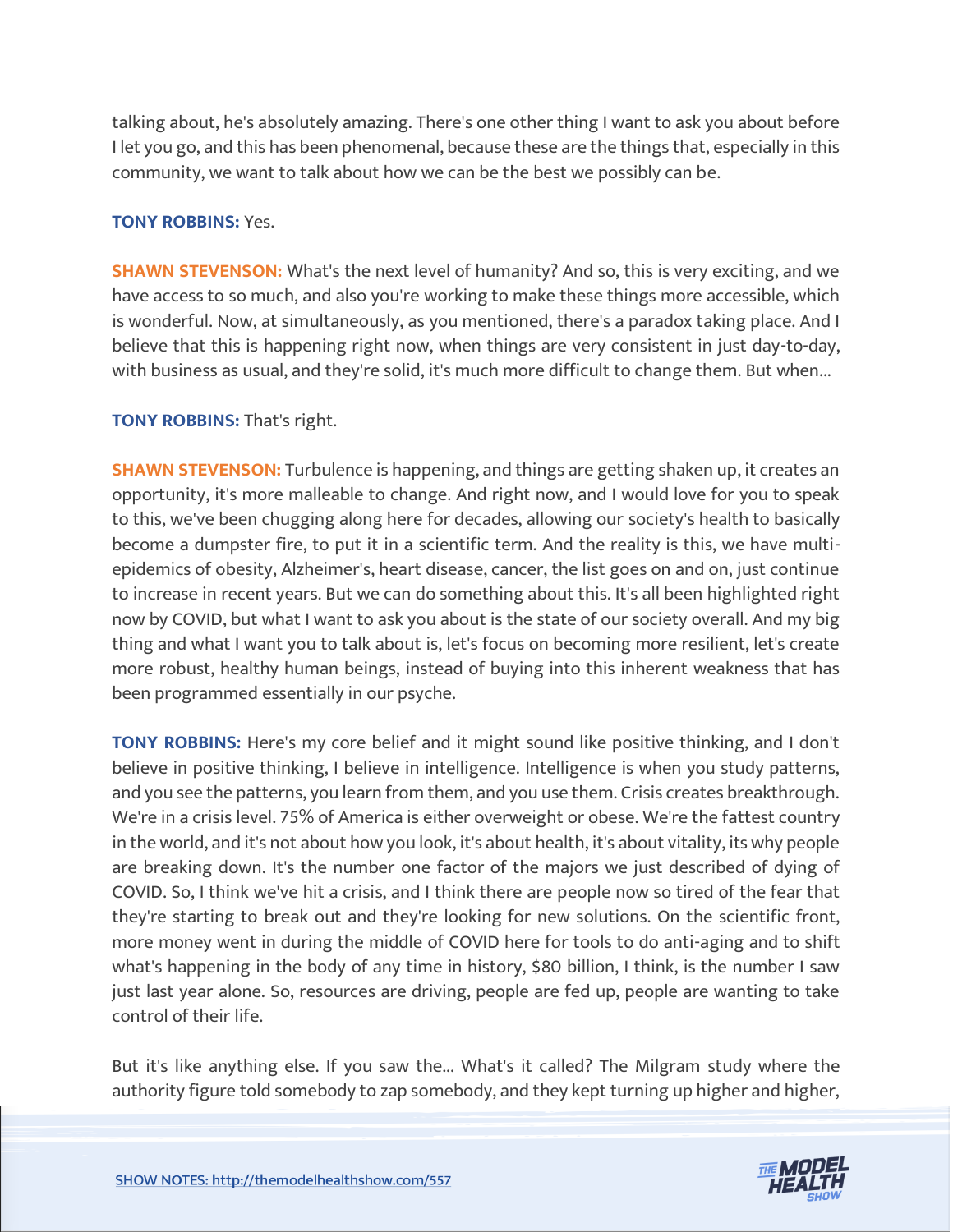we've all seen this study. And 67% of the people took it to the point where it could kill somebody because an authority figure told them to do it. But what most people don't notice in that study is when one person objected, it was all acting, nobody knew, right? But when one person objected to the authority, only 10% of the people went to that level. I think what's happening right now is this beautiful dovetail of the crisis is making people re-evaluate, it's opening the door for new forms of therapy, there's new economic drives making all that happen. I think all this happening at once... And here's history in two seconds. Think of it this way. Good times create weak people. Weak people create lousy times. Lousy times create strong people. Strong people create great times. I could take you... I'm a historian and I study history intensely, but I'll just give you one lesson and it gives us hope.

If you think about the Americans' greatest generation, it's a generation we call the Great Generation, went to World War II. They were born in 1910, for example. So, they came of age when we won World War I, and then the Roaring Twenties came on, and we all have that stage of life, when you get 19, 20, 21, that's the beginning of you having your own life, you testing what's true, you going out there. It's freedom, it's the new direction. So, these kids grew up in this environment of abundance and new technology and cars and, "I'm going to have a car, I'm going to have a wife, and I'm going to go to parties," and then when they turned 19, 1929, the world looked like it was ending. People were jumping out of buildings. The Dust Bowl in the middle of the US. Everything was horrific, not for a little time, for a long time. Now they make it to 29. What happens in 1939 when they're 29? World War II breaks out. Anybody alive then will tell you, it looked like we're going to lose, Hitler was blitzkrieging everybody, bombing England. But those same people that were called flappers and weak, kind of like what people talk about snowflakes with the millenniums or Z Generation arguing what millenniums about, now they're old and they're parting their hair in the wrong location.

All of this stuff is going to change, because when we face enough challenge, we grow. And these millennials who are brilliant, they know how to use technology, and these Zs that are growing up with it, the next chapter of our history, they are the ones who are going to help to face that, and help us to conquer that, they're going to grow. And by the way, they came back heroes. And think about the difference between the late '40s and '50s after World War I, up to '60s, then there's a new generation, where it's a summertime and there's internal conflict in the '60s and '70s. And there is the '80s, '90s, 2000s. Now we're in winter again, this is winter, it's not over. It's not going to be over when COVID disappears. We're going to deal with China. There is going to be real test to what we think society looks like. But as long as we grow, there's going to be opportunity and we will. So, I look at this as like, this is a time of transformation, and most people don't transform till they have to. And I think the times are coming where people are noticing they have to and they're taking back their life.

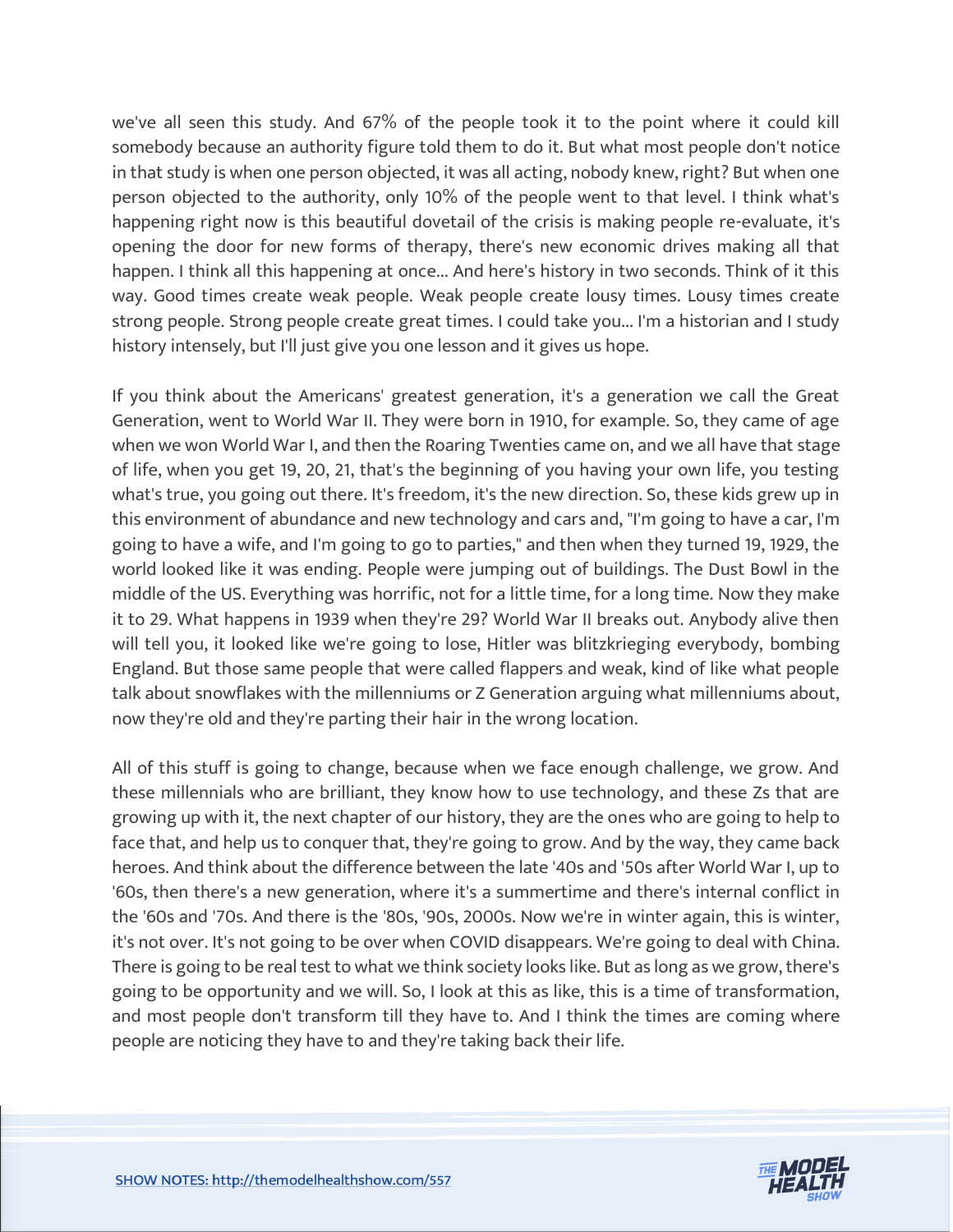**SHAWN STEVENSON:** Let's go. Part of that transformation is increasing our life force, book by the same name, the living legend, Tony Robbins, I appreciate you so much. Thank you so much for hanging out with us.

**TONY ROBBINS:** Thank you, Shawn. Thanks for all you give and all you do, brother.

**SHAWN STEVENSON:** It's my pleasure, my honor. Take care.

**TONY ROBBINS:** God bless. Thank you.

**SHAWN STEVENSON:** As we covered in this episode, there's a new revolution taking place in pain management. Pain has become an epidemic, from chronic disease, from trauma, and also from mental and emotional health issues as well. Folks today in our society are experiencing a tremendous amount of pain, and Tony shared a story about being in such pain that he could barely even sleep at night. And this is a level of pain that a lot of folks never experience, but once we get to that place, we'll do anything, just about anything to get out of pain. Being able to have the wherewithal that things can be addressed in an efficacious way, that's what the target really is. And so just to give a little bit more on the benefit of these various types of stem cells. Been lecturing on this for quite some time, and I did a couple of university lectures about 10 years ago around this subject, when I saw where science was headed, and looking at number one, totipotent stem cells.

If you're like, "What in the world is that totipotent stem cells?" Essentially, this is as soon as the egg is fertilized, cells start to divide rapidly, and if these cells are extracted, you could potentially grow a whole person. It is that robust in life-generating energy. And so that's kind of the strange area that science was in, looking at how can we utilize some of these stem cell activities from developing babies, embryonic stem cells. And that was getting into a place where ethics were highly involved and as they should be in the conversation. But now, we're pointing towards, what about the placenta and the umbilical cord that are largely these throwaway items that for years, if we were looking at even the way that our ancestors were engaging with these aspects of human development, it was more of a ritual involved, it was more of, there's some very big value here that today we're just starting to understand because a placenta is essentially the lifeline for that child.

And the placenta develops a lot faster than the child does actually, and just being like, what is going on with this placenta being able to do all that it does? And it's just teeming with stem cells. So, the stem cells that we're looking at here also involved inside the blastocyst as well. But in the umbilical cord and also in the placenta, we have pluripotent stem cells, which have the elasticity and the intelligence to essentially become any part of the human body at all: Tissue for the eyes, tissue for the meniscus, tissue for the disc in between the vertebrae of the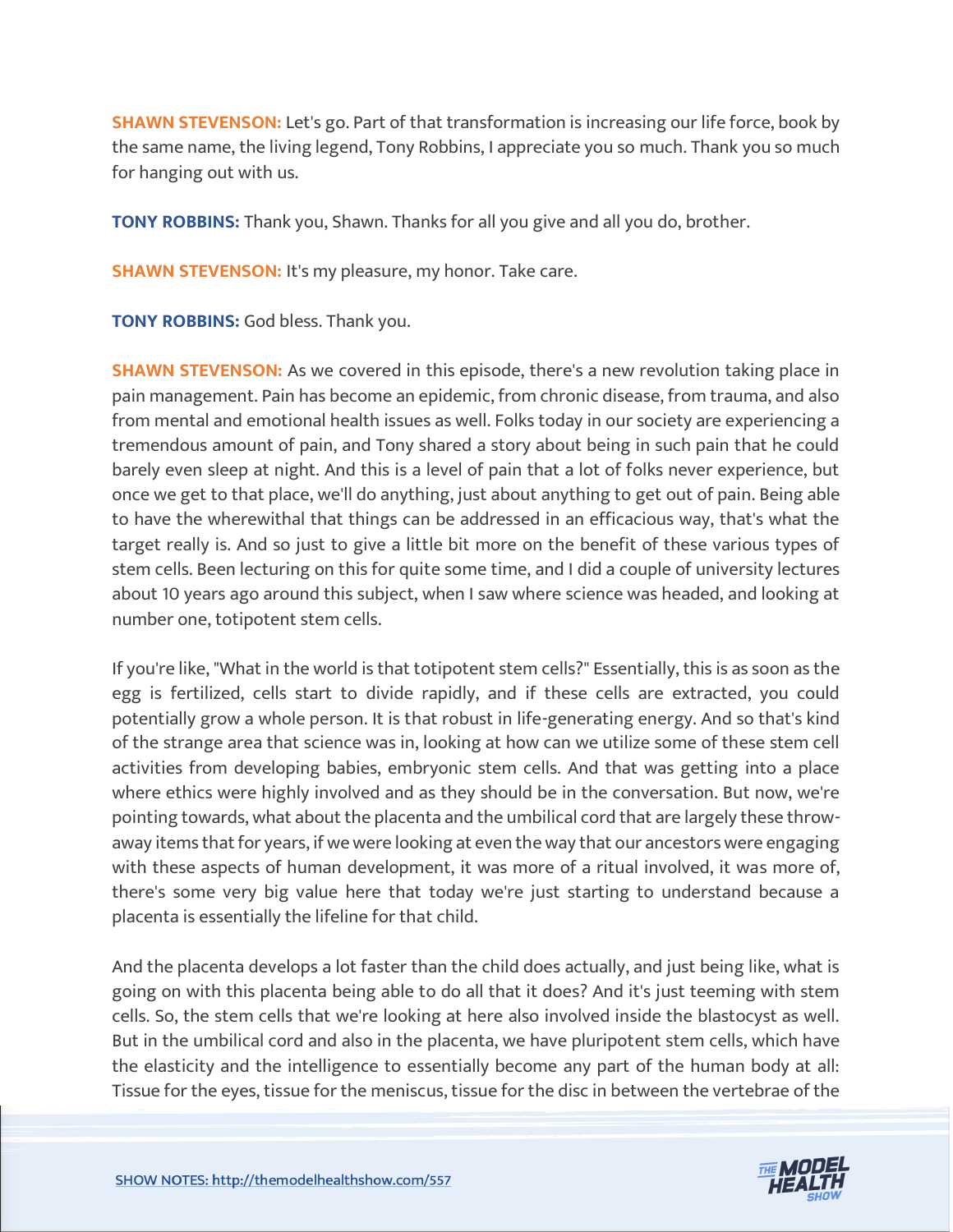spine, the list goes on and on. Pluripotent stem cells can become anything that the human body needs. And we have a virtual fountain of youth within our bodies when we're developing to create all this stuff, but this is also being found in these new stem cell treatments.

Then we have multi-potent stem cells. And multi-potent stem cells, these are a little bit more specified. Generally, multi-potent stem cells are residing in a specific tissue of the body. So, what that means is multi-potent stem cells that are located in muscle tissue are only going to be doing stuff related to muscle tissue, it might be creating new cells related to different types of muscle tissues. For example, we have fast-twitch, we have intermediate fibers, we have different types of muscle fibers, for example, so maybe can create a little bit of variation, but still within the same kind of tissue matrix, if that makes sense. Then we have the adult stem cells which this is... These are types of multi-potent stem cells, but these are more specific located in specific localized areas of the body.

Now, again, when we think of stem cell treatments, usually it's an extraction from one's own bone marrow, for example. Then, centrifuge and all this process, and generally it's pretty painful and all these things, but there are these new leading-edge technologies taking place that are, again, utilizing the intelligence of the human body versus the apparent or supposed intelligence of synthetic treatments that are, again, we're treating symptoms through our standard of care. But today, we're understanding that a disease manifestation is actually an intelligence of the body to adjust its performance, to adjust the way that it's replicating activity to keep the person alive. So, with the example of diabetes, type II diabetes, when the human body starts to manifest insulin resistance, it's doing that to change its operating system to keep the person alive in excess of all of that insulin being produced in the body, reducing the activity, the receptor site activity, and creating an operation system where the person can potentially heal, like just creating new conditions where hopefully, what is causing the issue is resolved.

But a disease manifestation, even if we think about cancer, cancer isn't just this one thing where it's just this foreign intruder, cancer is something that the human body makes. But the human body does a tremendous effort in adapting its performance to actually encase and try to isolate a cancer tumor or finding ways to operate around that tumor. Even if, for example, we have all these stories of damage being done to someone's spinal cord and their body essentially finding a new way where someone would, on paper, believe to be paralyzed, but their brain and their nervous system finds another way to operate, creating new pathways so the person is still able to have function, right? There are many, many documented stories like this, but what makes the difference?

And so, understanding that disease manifestation is the body giving the symptom that, "Something is off, I'm going to adjust the way that I'm operating to resolve this underlying

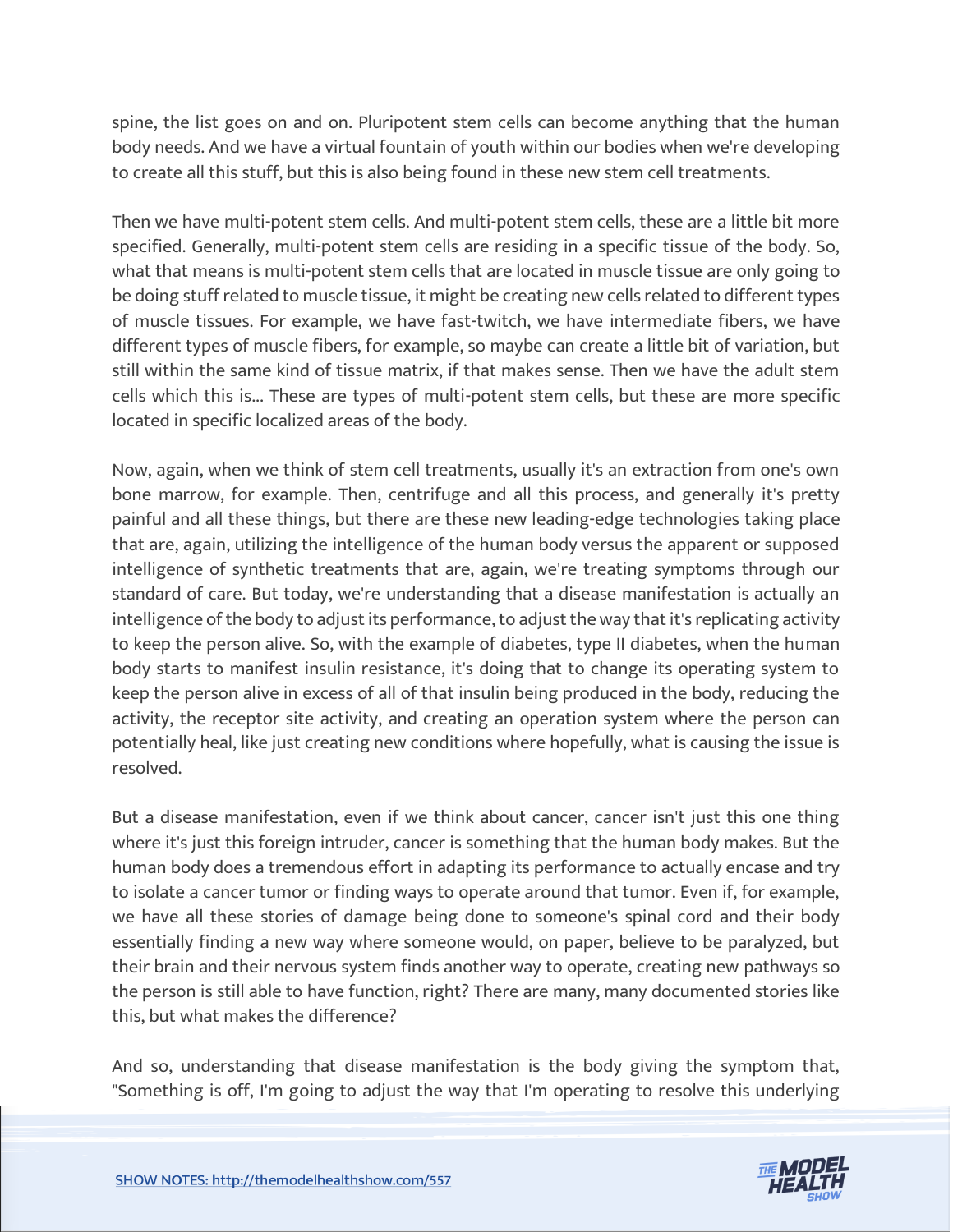thing," or what we do in our conventional medicine is we treat the symptom. When the body's expressing this alarm like, "Hey, we've got a problem over here," we silence the alarm, ignore the alarm until another alarm goes off over here, right? I start to think about the cartoon back in the day. You know, maybe it's Donald Duck and he's like out on his boat. You know, he's doing his thing. He's already... He's pre-pissed off because that's how Donald rolled. And he gets a hole in his canoe and he's plugging it up one place and then another hole pops up, right? And he's plugging that with his little bill, you know, his duck bill that he's... Another hole pops up and he's just trying to plug up all these holes, all the while he's just like, "What is putting the holes in the boat in the first place?" You know who it is, it's Ch... Ch... Ch... Chip and Dale, right? It's the little squirrels up to trouble putting holes in the ship.

So, instead of eliminating the root cause, I'm not saying you should eliminate Chip and Dale, it's a great series. But what we're doing is trying to plug up the ship when the real issue is these squirrels, right? So, we're getting a little squirrely in our healthcare system and now it's forcing us to really analyze it like, "Hey, let's get honest, is this working? Has what's transpired in recent years, is it working?" Well, here's the result, we are now the most chronically diseased society in the history of humanity. Like as evolved as we're supposed to be as a species, we're the sickest nation in the history of recorded human society, ever. Highest rates of obesity, heart disease, cancer, Alzheimer's, liver disease, kidney disease. The list goes on and on, not to mention our epidemics of mental health issues. And now, again, this is not an accident. We're treating the symptoms, everything has become medicalized, even our emotions. Even our emotions have become medicalized, the most natural things about us. Human birth has become medicalized, has become an emergency. This is something... We've evolved doing these things and having these things forever as a species, and now there's this farming of situations with natural human function, and also, farming of sick people. That's where we are.

Treating symptoms is not just, not getting people better, it's killing people by default because we're not addressing the thing that can actually get people healthier. You know, it's very superficial. Even if our conventional, wonderful healthcare professionals who are going into the field to help and serve people, if they're not educated on, "What can we actually do to help this person to get better?" So, for example, many of my friends and colleagues who are physicians, they are put into a situation where they have to work in volume. They have to have a patient, they've got about 7-10 minutes with them tops in order just to keep the lights on, they've got to have this revolving door. They've got the patient intake, they try to do their best, they try to do their homework, but they get caught up in the day-to-day and before you know it, they can't stay up on top of the peer reviewed data, that's just out the window already.

They're getting educated by salesmen for pharmaceutical companies who are coming in with a very curated, new study that... We've talked about this on many episodes of the show, the power that pharmaceutical companies have and the multiple scenarios where they've gotten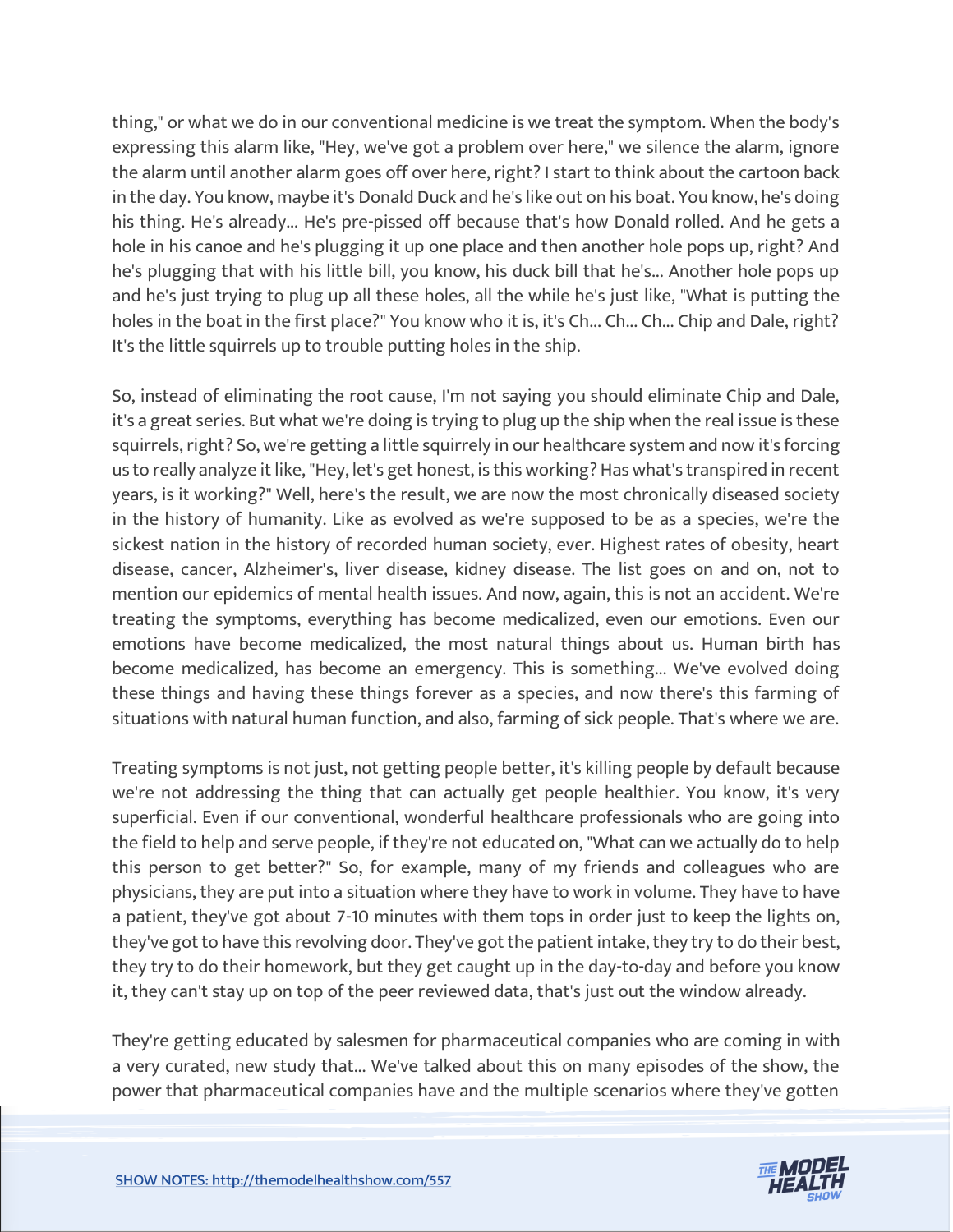caught basically hiding or manipulating clinical trial data to frame their drug in this positive light. And eventually, that drug ends up getting pulled off the market for harming and/or killing a lot of citizens, like Vioxx is one of the most severe examples where the company, Merck, got caught manipulating their clinical trial data to create a favorable outcome in one of the most prestigious peer review journals, the New England Journal of Medicine, highlighting that this non-steroidal, anti-inflammatory drug is the wave of the future.

Number one, it was found to not even be better than over-the-counter ibuprofen. Number two, the risk, because that was the big thing, was, "Well, is this going to help to reduce the incidence of gastrointestinal issues?" Didn't even do that. But the thing that was hidden in the trial was the dramatic increase in cardiovascular incidents. They just pushed that data to the side. They published essentially what they wanted, the outcome data that they wanted, because a lot of folks don't realize the peer reviewers and folks who are working at some of our most prestigious peer review journals, they never actually see the real clinical trial data, they see summaries that the pharmaceutical company gives them. It's basically grading their own homework, and "Here you go, I'm turning it in. This is what we got." The same thing happens with the FDA.

Again, and again and again, we believe, oh, the FDA are... They must be double-checking and running the trial themselves with this drug. No, no, no, no, they don't do that. The pharmaceutical company does their own testing, and then they tell the FDA what the results were. That's how it works. This is why according to the EJS Center for Ethics at Harvard University, about 200,000 people die every single year from prescription medication. A huge portion of that is from properly prescribed prescription medication. People need to know this. It's not okay, we're talking about hundreds of thousands of our citizens, our family members, our community members every year. And we just think this sh\*t is normal. It's not normal, it's not okay. And this is something we can do something about, but we've got to acknowledge that it's happening. Now, what happens is we get tunnel vision, we need our drugs, now we have to still keep the open possibility that pharmaceutical companies are operating in integrity and their multi-billion-dollar entities are doing this for the good of humanity. We got to keep that possibility open, but even saying that you might know... A red flag might come up, like, "Ah, you know that's probably not the case."

But we got to keep that door open because some medicines obviously can be lifesaving and life-transforming for folks, but more often than not, we've become a culture that is treating the symptoms of disease with things that are largely ineffective and dramatically suppressing our health span, not just our lifespan, but our health span. We are breaking down and decaying so much earlier. Listen, it used to be called adult-onset diabetes, they had to change the name because kids started getting it. It just got younger and younger and younger. When this was

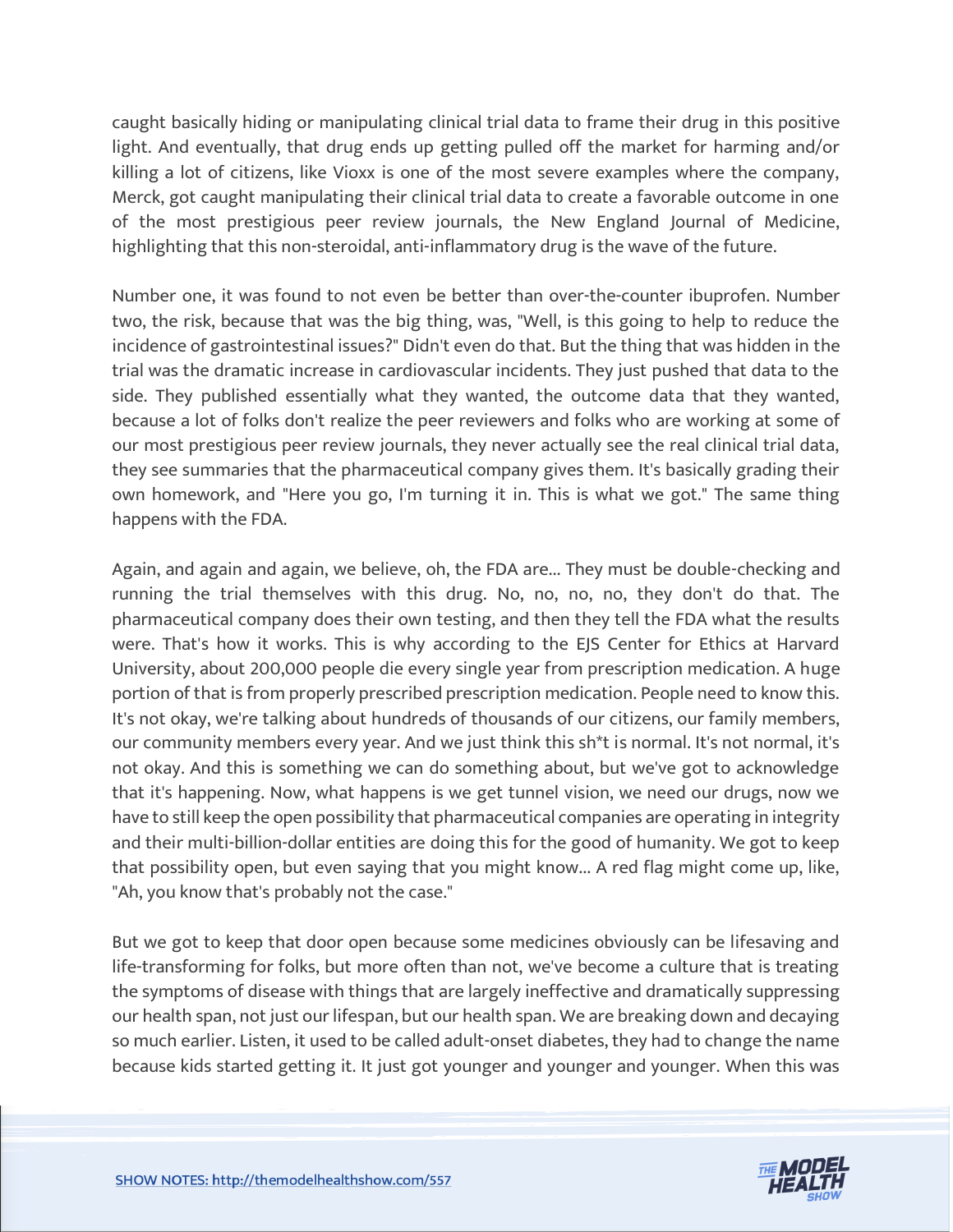relegated to folks... heart disease, for example, 60s, 70s, that's when you see that phenomenon. Now, it's people in their 50s, in their 40s, in their 30s, having heart attacks and strokes.

Something is severely wrong here, of course, you know at the root, it's a misalignment with what our genes expect from us. We talked a little bit about epigenetics with Tony today, epigenetics is really the umbrella under which all other sciences are existing. We might not have known that epigenetics was even a thing, which we didn't, just a few decades ago, but for decades now, we know this to be the case. So, the environmental inputs that determine which and how your genes are getting expressed. We all collectively as a society, as a human species, we're sharing collectively about the same 20,000-ish genes that have been discovered through the Human Genome Project and then mapped out later as time has gone on. But collectively about 20,000 different genes as a species. Corn has more genetic variety than humans do. I know it sounds corny. I know the joke was a little corny, but it's true. So, we were expecting humans to have a million different genes or whatever the case might be, but here's what's really special about us, it's the variation, the potential of epigenetics and how our collective 20-ish thousand genes can be read and expressed so differently...

That's what creates such a variety in our species from the way that we look, the way that we think, the way that we move, our functionality, our brain, our cognitive ability, the list goes on and on, there's so much variety as to what we can be and what we can express as humans, and it's because of epigenetics.

A set of genes, maybe a couple of genes could have literally thousands of different variations in how they're getting expressed that relate to what we deem to be good health or what we deem to be a disease, because even that disease, it's not a gene for disease, it's a gene for different operation, it's a gene for a different activity of the human body, that's where we got to really make a break in the understanding, 'cause there aren't genes for disease, that's a misnomer, it's really a different expression or an alteration in what we consider to be normal function.

It is normal function under the set of environmental inputs, that's what type 2 diabetes is, is creating a normalcy, an adaptation for the human body to survive, carry on our species. It's amazing. Now, we don't want to live in that per se, because we know the outcomes, if we are experiencing this insulin resistance, we're probably going to be leaning into more often than not, carrying around excessive weight which is going to trigger systemic inflammation and just a dramatic increase in our aging process and the breakdown of our bodies, and the list goes on and on.

So, we want to be in an optimal state, healthy expression of our highest and best genetic expression possible, and that comes from engaging our epigenome, and the power is truly

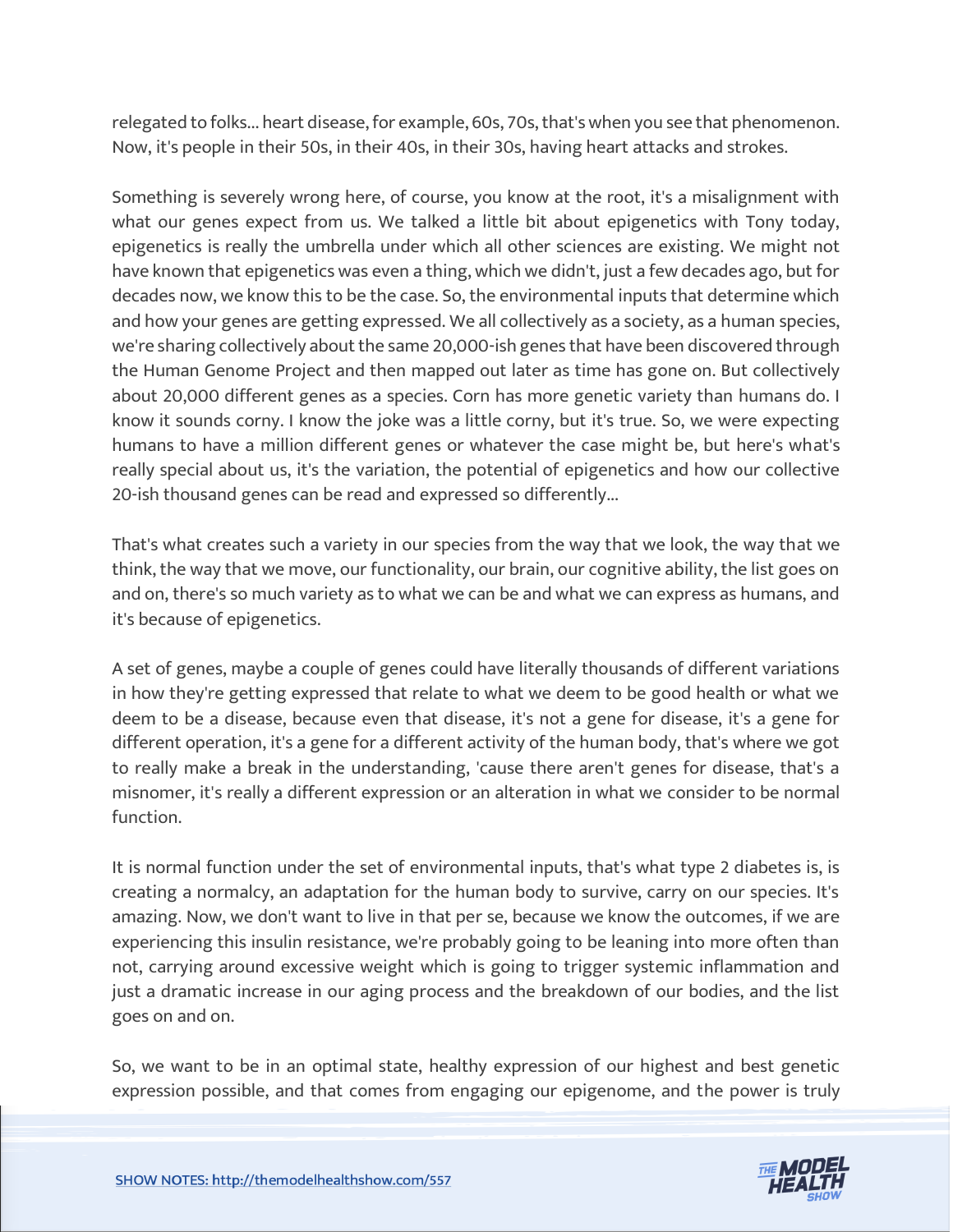within our hands. We know that there's an entire field of Nutrigenomics and Nutrigenetics. These are looking at how each and every bite of food that we ever consume is instantaneously influencing thousands of our genes. Instantaneously, that's so powerful. And one of those domains of science is looking at, "Hey, my genetic makeup actually has a much healthier resonance with these certain types of foods." Now we're getting more into, again, personalized nutrition, and even if we're talking about healing, we're looking at precision medicine, not the systemic throwing a bomb into your body in the form of...

A full-spectrum antibiotic, that's just killing off everything, looking at, what can we specifically target to get this individual healthy? This individual who's different from everybody else who's ever existed. Very, very powerful stuff. Now, the last thing to close out this episode is if we never have an interaction with stem cell therapy in our lives, it's okay, because at its core, this is a resource that we have within our bodies right now as well, that we can use to the fullest potential for us as individuals. Now having these wonderful therapies is a great, great opportunity, but we have something called Stem Cell Genesis that can take place in the human body where we're producing new stem cells from our own internal resources, so we want to stack conditions in our favor. Not saying that these alone can help us to heal from a traumatic brain injury, or in Tony's case, a shoulder injury that threatened his life, his way of life, so we want to have all of these resources to expand our tool belt to have a Batman-level utility belt of tools to use versus just a hammer and a wrench, which is kind of what everything is looking like in modern medicine today. If you've got a hammer, everything starts to look like a nail, looks very nail-licious.

So, it's expanding our tool belt, our toolkit, and our utility belt. And what does that mean for us to continue to have a virtual fountain of youth within our bodies, is to stack conditions in our favor. When it comes to our nutrition, needing real food, our movement practices, our sleep wellness, our relationships have such a huge role to play in our overall health and vitality as well, and the things that give us joy and giving ourselves permission in this time when there's so much distraction, there's so many things telling you that you're not enough, to allow yourself to engage in things that give you true boundless joy, and being able to out-picture that joy to others. So that's what we're about is stacking conditions in our favor, and I appreciate you so much for being a part of this mission, and listen, this is just scratching the surface on what we're here to accomplish as a community. And coming up, we've got some epic master classes and special guests to keep adding to this conversation, to keep pushing this forward and to create a true health revolution within our society and make health the norm.

I know that this is possible in our lifetime, but we've got to do it together. I appreciate you so much for tuning into the show, take care, have an amazing day, and I'll talk with you soon.